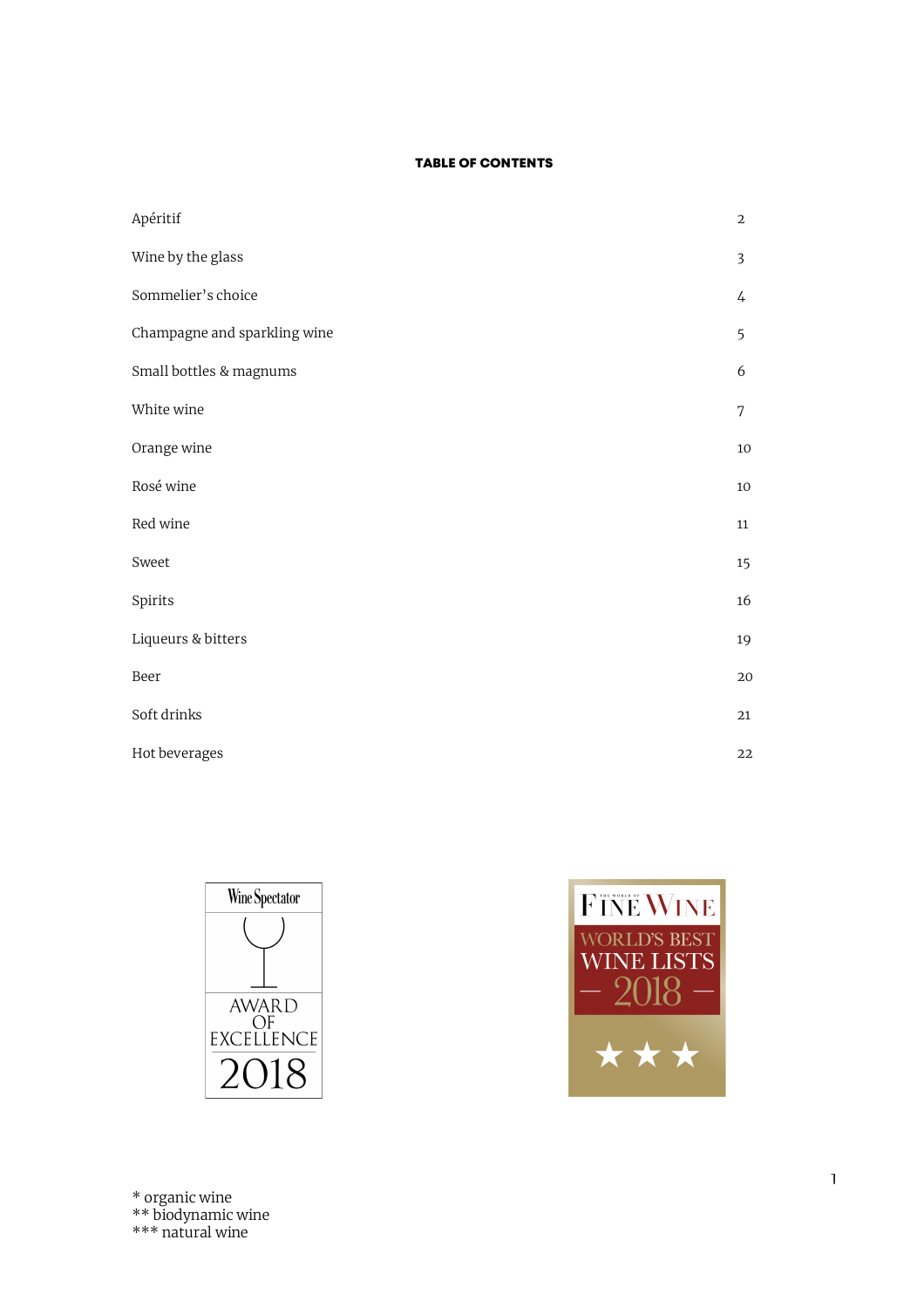# APÉRITIF

| Virgin        | Apple spritzer                                               | 15 cl | 4.00  |
|---------------|--------------------------------------------------------------|-------|-------|
|               | Sea buckthorn lemonade (home made)                           | 20 cl | 4.00  |
|               | Mjuk Kombucha                                                | 33 cl | 5.50  |
|               | Birch sap, Öselbirch                                         | 33 cl | 5.50  |
|               | Vahukass, Siidrikoda                                         | 75 cl | 19.00 |
| Local         | Põltsamaa Mimosa                                             | 12 cl | 6.00  |
|               | Rowanberry Royal / Pihlaka Royal                             | 12 cl | 6.50  |
|               | Rowanberry Spritz / Pihlaka Spritz                           | 15 cl | 7.50  |
|               | Leib Horseradish vodka / Mädarõikaviin                       | 4 cl  | 5.00  |
| <b>France</b> | Pommeau de Normandie, Comte Louis de Lauriston               | 6 cl  | 5.00  |
|               | MMC2 Moût muté au Cognac Pineau des Charantes, J. Grosperrin | 4 cl  | 6.00  |
|               | Suze Saveur d'Autrefois                                      | 8 cl  | 5.00  |
|               | Lillet Blanc                                                 | 8cl   | 5.00  |
|               | Absenthe 55, Distilleries et Domaines de Provance            | 4 cl  | 5.00  |
|               | Arbois Vin Jaune, Domaine Rolet                              | 4 cl  | 6.50  |
| <b>Italy</b>  | Martini Reserva, Rosato, Rosso, Extra Dry                    | 8 cl  | 4.00  |
|               | Cocchi Vermouth di Torino                                    | 8 cl  | 6.00  |
|               | Campari                                                      | 4 cl  | 4.00  |
|               | Aperol                                                       | 4 cl  | 4.00  |
| Spain         | Tio Pepe Fino, Gonzales Byass                                | 6 cl  | 4.00  |
|               | Leonor Palo Cortado 12 YO, Gonzales Byass                    | 6 cl  | 4.50  |
|               | Fino Sherry "Inocente", Valdespino                           | 6 cl  | 4.50  |
|               | Oloroso Alburejo, Álvaro Domecq                              | 6 cl  | 6.50  |
|               | Dry Oloroso "Don Nuno", Solera Reserva, Emilio Lustau        | 6 cl  | 6.50  |
|               | Dry Amontillado "Los Arcos", Solera Reserva, Emilio Lustau   | 6 cl  | 6.50  |
|               | Palo Cortado 1730, Álvaro Domecq                             | 6 cl  | 7.00  |
| Cocktail      | Aperol Spritz                                                | 20 cl | 7.50  |
|               | Negroni                                                      | 6 cl  | 7.50  |
|               | Dry Martini                                                  | 9 cl  | 8.00  |
|               | Kir Pétillant                                                | 12 cl | 7.00  |
|               | Kir Royal                                                    | 12 cl | 10.50 |
| <b>Hot</b>    | Hot Scotsman                                                 | 15 cl | 6.50  |
| <b>Sake</b>   | Kiuchi Kikusakari Junmaishu                                  | 30 cl | 14.00 |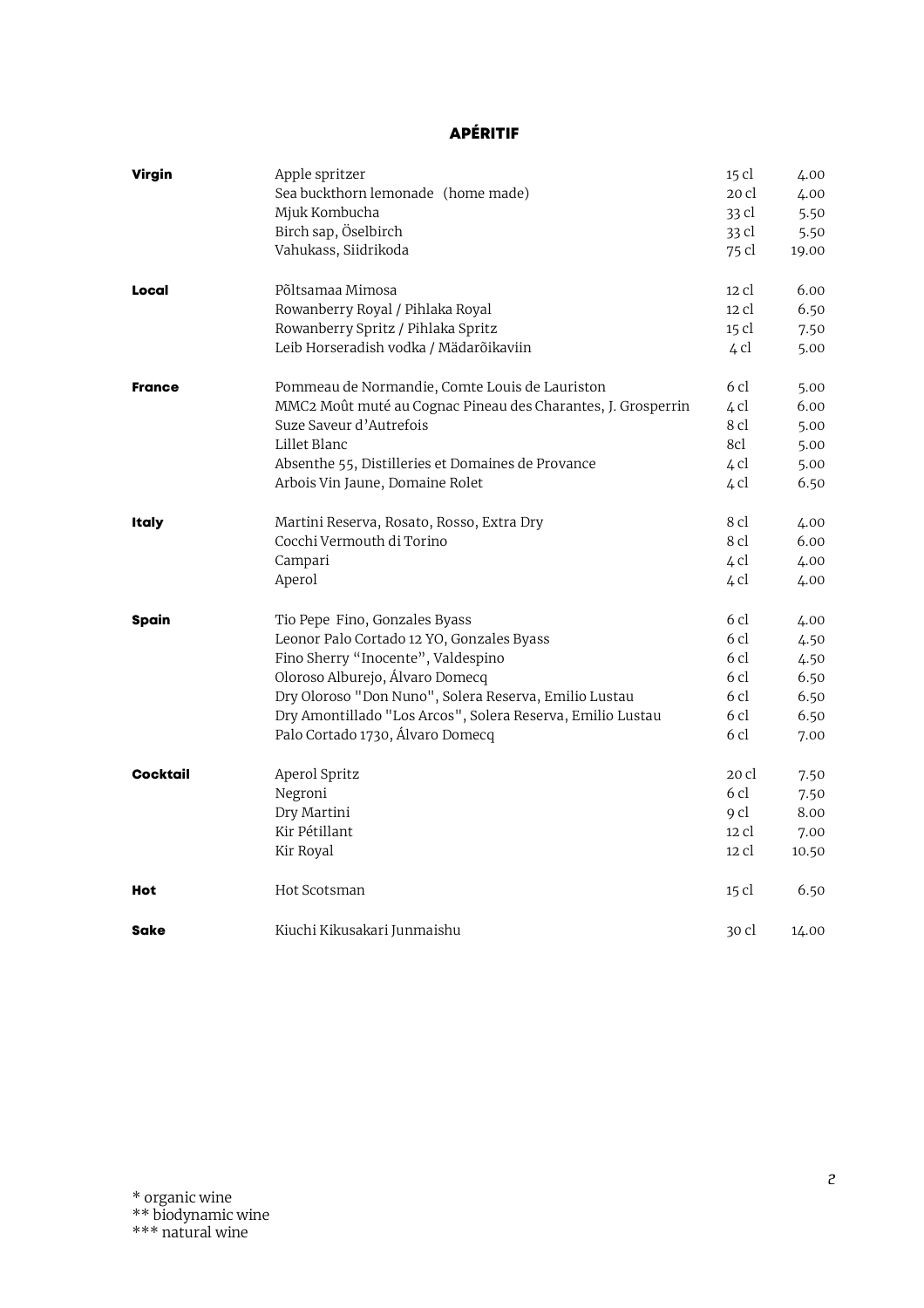# WINE BY THE GLASS / KLAASIVEIN (12 cl)

| <b>BUBBLES</b>    |                                                       |                                |               |           |       |
|-------------------|-------------------------------------------------------|--------------------------------|---------------|-----------|-------|
| <b>EST</b>        | Nuki Brut Nature Craft Cider                          | Hopster                        | Tõstamaa      | 2018      | 5.50  |
| <b>FRA</b>        | X Bulles Pét-nat***                                   | Vincent Caillé                 | Loire         | NV        | 7.50  |
| <b>FRA</b>        | Carte d'Or Tradition Bouzy Grand Cru Herbert Beaufort |                                | Champagne     | <b>NV</b> | 9.50  |
|                   |                                                       |                                |               |           |       |
| <b>WHITE WINE</b> |                                                       |                                |               |           |       |
| FRA               | Bourgogne Chardonnay                                  | Nicolas Potel                  | Bourgogne     | 2017      | 7.00  |
| FRA               | Marius Vermentino                                     | Maison M.Chapoutier            | Languedoc     | 2018      | 4.50  |
| GER               | Feinherb Riesling                                     | Weingut Meulenhof              | Mosel         | 2018      | 6.00  |
| <b>AUT</b>        | Alte Point Smaragd Grüner Veltliner                   | Hutter                         | Wachau        | 2016      | 8.70  |
| CHI               | Las Mulas Reserva Viognier*                           | Familia Torres                 | Curicó Valley | 2016      | 5.00  |
|                   | <b>ORANGE WINE</b>                                    |                                |               |           |       |
| <b>ITA</b>        | Vespaiolo "121 bC"***                                 | Contra Soarda                  | Veneto        | 2015      | 10.50 |
|                   |                                                       |                                |               |           |       |
| <b>ROSÉ WINE</b>  |                                                       |                                |               |           |       |
| AUT               | Weingut Bründlmayer*                                  | Langenloiser Rosé              | Kamptal       | 2019      | 7.50  |
| <b>RED WINE</b>   |                                                       |                                |               |           |       |
| <b>EST</b>        | Aroonia (Berry Wine)                                  | Valgejõe Veinivilla            | Lahemaa       | 2017      | 6.50  |
| <b>FRA</b>        | Lirac Clos De Sixte*                                  | Vignoble Alain Jaume           | Rhône         | 2015      | 8.50  |
| ITA               | Ripasso Superiore                                     | Antiche Terre                  | Valpolicella  | 2017      | 7.00  |
| <b>ITA</b>        | Podere San Cristoforo                                 | Amaranto**                     | Maremma       | 2018      | 7.50  |
| <b>ITA</b>        | Il Bruciato                                           | Tenuta Guado al Tasso Bolgheri |               | 2017      | 11.00 |
|                   | <b>SWEET WINE (6 cl)</b>                              |                                |               |           |       |
| <b>EST</b>        | Ice cider*                                            | Jaanihanso                     | Pärnu         | 2017      | 6.50  |
| <b>EST</b>        | Ice cider                                             | Tori Siidritalu                | Pärnu         | NV        | 7.50  |
| <b>FRA</b>        | Sauternes                                             | Carmes de Rieussec             | Bordeaux      | 2016      | 7.50  |
| FRA               | Sauternes Premier Cru Supérieur                       | Chateau d'Yquem                | Bordeaux      | 1995      | 39.00 |
| <b>ITA</b>        | Kabir Moscato di Pantelleria                          | Donnafugata                    | Pantelleria   | 2015      | 6.50  |
| <b>ITA</b>        | Ben Ryé Passito di Pantelleria                        | Donnafugata                    | Pantelleria   | 2015      | 9.50  |
| POR               | Abafado Molecular Rosé                                | Luis Pato                      | Bairrada      | 2013      | 6.50  |
|                   |                                                       |                                |               |           |       |
|                   | <b>WHITE WINE WITH CORAVIN (10 CL)</b>                |                                |               |           |       |
| <b>FRA</b>        | Chablis Grand Cru Les Clos                            | Jean-Marc Brocard              | Bourgogne     | 2000      | 15.50 |
| ITA               | Ca'Brione                                             | Nino Negri                     | Lombardy      | 2016      | 8.50  |
| ITA               | Bellavista Chardonnay                                 | Vigna Convento SS.             | Lombardy      | 2013      | 10.50 |
| POR               | Vinha da Neve Encruzado                               | Ribeiro Santo                  | Dão           | 2016      | 10.50 |
| NZL               | Te Koko Sauvignon Blanc                               | Cloudy Bay                     | Marlborough   | 2016      | 13.00 |
|                   | RED WINE WITH CORAVIN (10 CL)                         |                                |               |           |       |
| FRA               | Chambolle-Musigny                                     | Louis Jadot                    | Burgundy      | 2009      | 14.50 |
| FRA               | Château Lagrange                                      | St-Julien 3ème GCC             | Bordeaux      | 2001      | 29.00 |
| <b>ITA</b>        | Barolo Serralunga d'Alba                              | Rivetto                        | Piemonte      | 2014      | 11.50 |
| ITA               | Colline Lucchesi Rosso                                | Tenuta di Valgiano             | Toscana       | 2008      | 10.00 |
|                   |                                                       |                                |               |           |       |

\*\*\* natural wine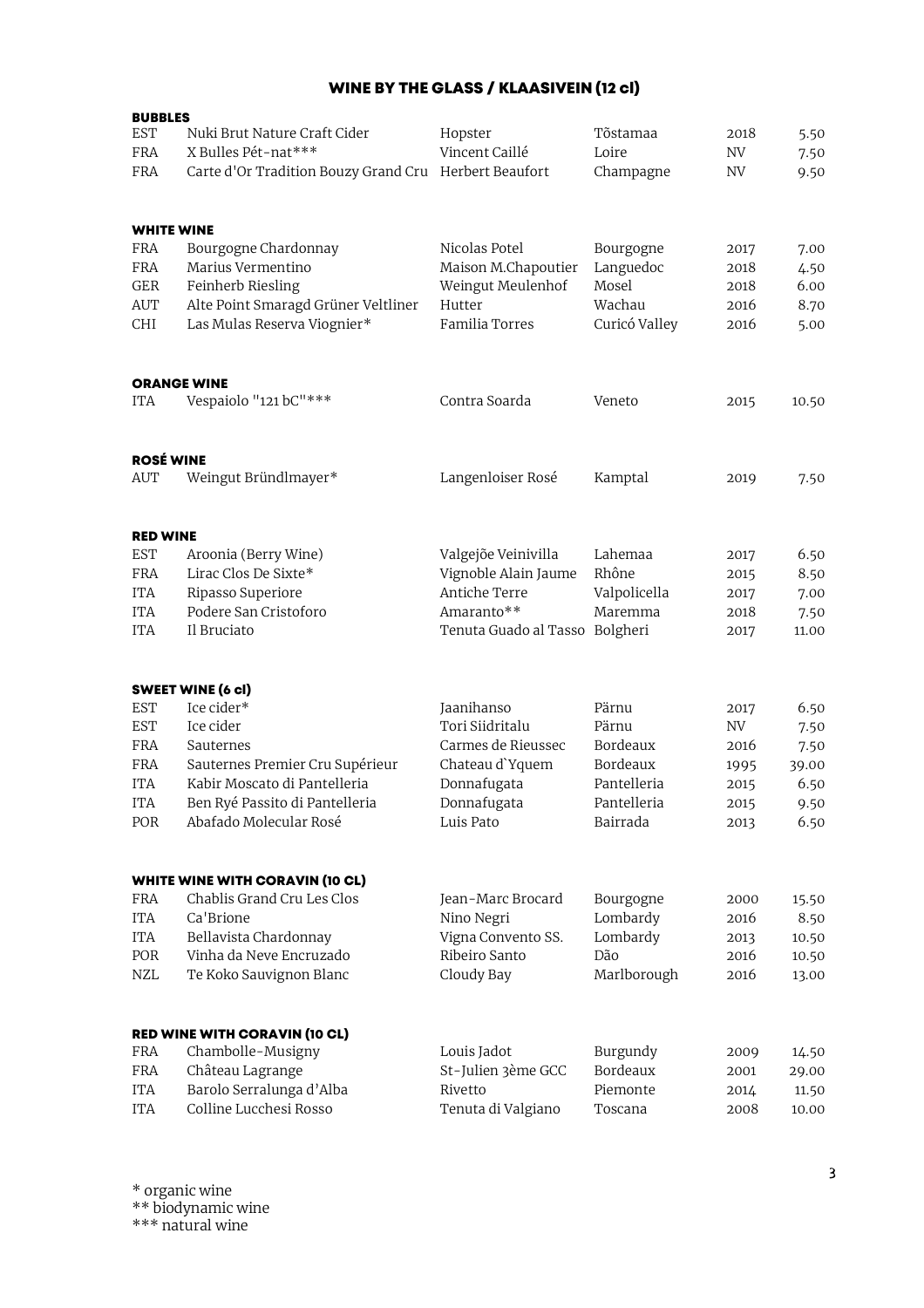## SOMMELIER'S CHOICE

| <b>BUBBLES</b>    |                                                |                            |               |           |        |
|-------------------|------------------------------------------------|----------------------------|---------------|-----------|--------|
| <b>FRA</b>        | Terroirs Extra Brut Grand Cru*                 | Agrapart & Fils            | Champagne     | <b>NV</b> | 120.00 |
| FRA               | Crémant du Jura                                | Rolet Pere & Fils          | Jura          | 2011      | 47.00  |
| <b>ITA</b>        | Cuvée Demetra Extra Brut Millesimato Mirabella |                            | Franciacorta  | 2012      | 63.00  |
| <b>ESP</b>        | Cava Imperial Brut Gran Reserva**              | Gramona                    | Penedès       | 2014      | 55.00  |
| <b>ESP</b>        | Agusti Torello Mata Magnum (150 cl)            | Gran Reserva               | Penedès       | 2008      | 75.00  |
| <b>WHITE WINE</b> |                                                |                            |               |           |        |
| <b>FRA</b>        | Château du Nozay                               | Sancerre (old vines) Loire |               | 2017      | 61.00  |
| FRA               | Arbois Nature de Jura Savagnin                 | Rolet Pere & Fils          | Jura          | 2016      | 54.00  |
| GER               | Graacher Himmelreich GG Riesling               | Dr Loosen                  | Mosel         | 2015      | 59.00  |
| <b>AUT</b>        | Gaisberg Riesling Reserve                      | Allram                     | Kamptal       | 2017      | 58.00  |
| <b>AUT</b>        | Hochrain Grüner Veltliner*                     | Veyder-Malberg             | Wachau        | 2013      | 85.00  |
| <b>HUN</b>        | Grand Reserve Furmint                          | Carpinus                   | Tokaj         | 2016      | 37.00  |
| <b>LUX</b>        | Riesling                                       | Château Pauqué             | Moselle       | 2001      | 52.00  |
| <b>ITA</b>        | Blangé Arneis*                                 | Ceretto                    | Langhe        | 2019      | 55.00  |
| <b>ITA</b>        | Vigna Convento SS. Chardonnay                  | Bellavista                 | Lombardia     | 2013      | 67.00  |
| <b>ESP</b>        | LXV Xarel·lo Vermell in Amphora**              | Loxarel                    | Penedès       | 2016      | 35.00  |
| POT               | Vinha da Neve Encruzado                        | Ribeiro Santo              | Dão           | 2016      | 69.00  |
| ZAF               | Skerpioen                                      | Sadie Family               | Swartland     | 2012      | 59.00  |
|                   | <b>ORANGE WINE</b>                             |                            |               |           |        |
| <b>ITA</b>        | Ageno***                                       | La Stoppa                  | Emilia Bianco | 2013      | 59.00  |
| <b>RED WINE</b>   |                                                |                            |               |           |        |
| <b>FRA</b>        | Santenay 1er Cru Clos Rousseau                 | Bachey-Legros              | Bourgogne     | 2014      | 77.00  |
| FRA               | Hermitage                                      | Vidal-Fleury               | Rhône         | 2013      | 115.00 |
| <b>AUT</b>        | Blaufränkisch                                  | Weingut Moric              | Burgenland    | 2013      | 57.00  |
| <b>ITA</b>        | Carlo Negri Sfursat                            | Nino Negri                 | Lombardy      | 2016      | 68.00  |
| <b>ITA</b>        | Gattinara                                      | Travaglini                 | Piemonte      | 2015      | 59.00  |
| <b>ITA</b>        | Amaranto**                                     | San Cristoforo             | Maremma       | 2018      | 39.00  |
| <b>ESP</b>        | Rioja Reserva Seleccón De La Familia           | Luis Cañas                 | Rioja         | 2014      | 45.00  |
| POR               | Crasto Superior                                | Quinta do Crasto           | Douro         | 2015      | 49.00  |
| ZAF               | Pofadder                                       | Sadie Family               | Swartland     | 2013      | 69.00  |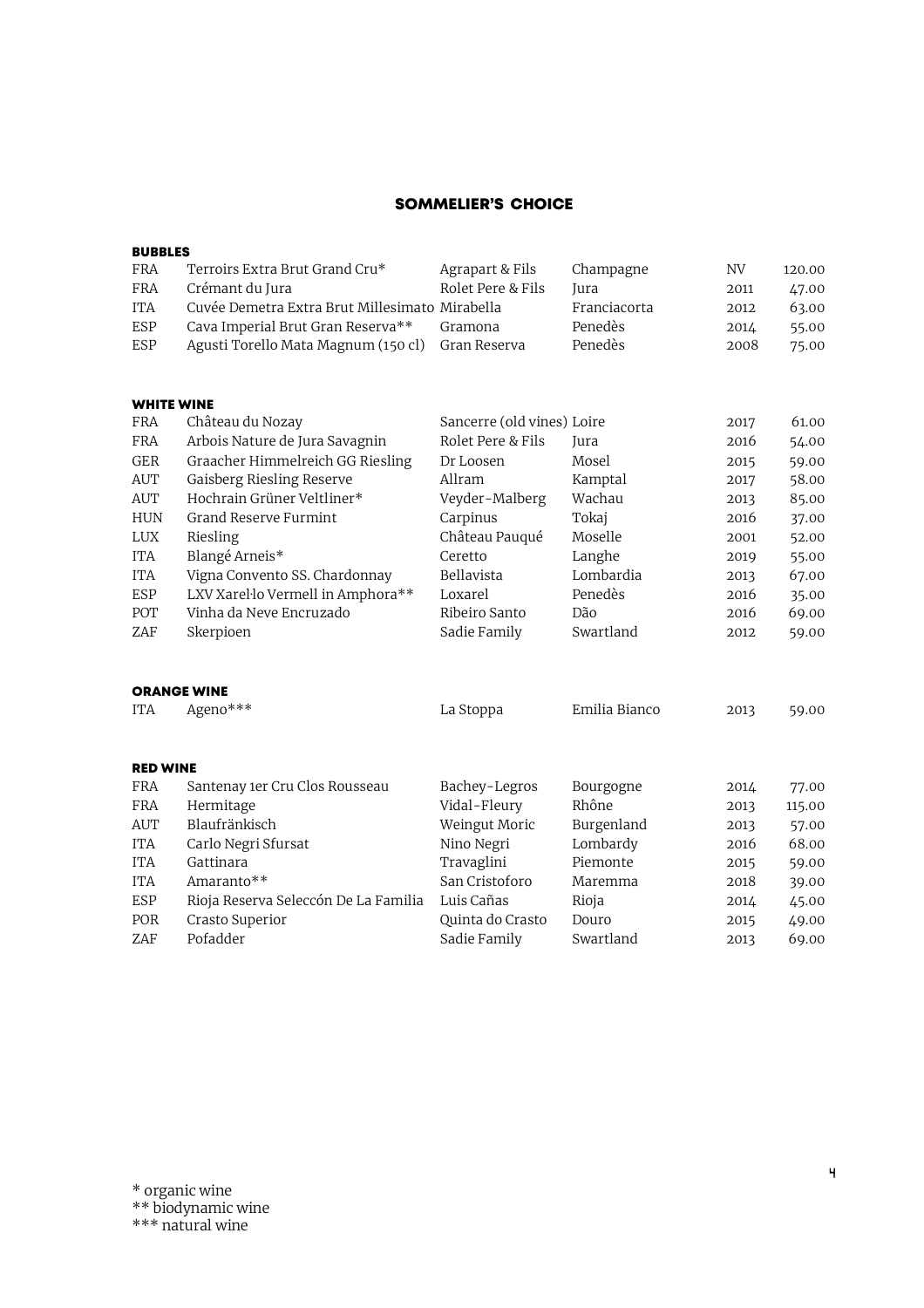|                               |                     | <b>CHAMPAGNE</b>                        |           |        |
|-------------------------------|---------------------|-----------------------------------------|-----------|--------|
| Cuvée                         | Herbert Beaufort    | Carte d'Or Tradition Bouzy Grand Cru    | <b>NV</b> | 59.00  |
|                               | Pol Roger           | Vintage Brut                            | 2012      | 155.00 |
|                               | Krug                | Grande Cuvée                            | <b>NV</b> | 250.00 |
| <b>Blanc de Blancs</b>        | De Venoge           | Princes                                 | NV        | 75.00  |
|                               | Agrapart & Fils     | Terroirs Extra Brut Grand Cru*          | NV        | 125.00 |
|                               | Jacques Selosse     | Initial Grand Cru                       | <b>NV</b> | 245.00 |
| Blanc de Noirs                | Laherte Frères      | Les Vignes D Autrefois (100% Meunier)** | <b>NV</b> | 79.00  |
| Rosé                          | Laherte Frères      | Ultradition Brut**                      | NV        | 75.00  |
|                               | De Venoge           | Princes                                 | <b>NV</b> | 79.00  |
|                               | Laurent Perrier     | Cuvée Brut                              | <b>NV</b> | 95.00  |
|                               | De Venoge           | Louis XV                                | 2006      | 190.00 |
| Tête de cuvée                 | De Venoge           | Louis XV                                | 1995      | 190.00 |
|                               | Dom Pérignon        |                                         | 2009      | 245.00 |
|                               | Moët & Chandon      | Cuvée MCIII                             | <b>NV</b> | 590.00 |
|                               | Bollinger           | Vieilles Vignes Françaises              | 2006      | 990.00 |
|                               |                     | <b>SPARKLING WINE</b>                   |           |        |
| <b>Estonia</b>                |                     |                                         |           |        |
| Pärnu                         | Tori Siidritalu     | Rhubarb sparkling                       | 2018      | 35.00  |
| Southern Estonia              | Siidrikoda          | Ruben Blackcurrant sparkling wine       | <b>NV</b> | 31.00  |
| <b>France</b>                 |                     |                                         |           |        |
| Loire                         | Vincent Caillé      | X Bulles Méthode Ancestrale Pét-nat***  | <b>NV</b> | 37.00  |
| Jura                          | Rolet Pere & Fils   | Crémant du Jura                         | NV        | 47.00  |
| <b>Italy</b><br>Valdobbiadene | Belussi             | <b>Brut Prosecco</b>                    | <b>NV</b> | 28.00  |
| Trento                        | Ferrari             | Brut                                    | <b>NV</b> | 49.00  |
| Franciacorta                  | Mirabella           | Cuvée Demetra Extra Brut Millesimato    | 2009      | 63.00  |
| <b>Spain</b>                  |                     |                                         |           |        |
| Penedès                       | Agusti Torelló Mata | Cava Reserva *                          | 2015      | 35.00  |
|                               | Gramona             | Cava Imperial Brut Gran Reserva**       | 2014      | 55.00  |
|                               | Loxarel             | A Pèl Ancestral Pét-nat***              | NV        | 39.00  |
| <b>South Africa</b>           |                     |                                         |           |        |
| Stellenbosch                  | Steenberg           | Chardonnay Brut                         | NV        | 39.00  |
|                               |                     | <b>ROSÉ</b>                             |           |        |
| <b>Italy</b><br>Puglia        | Masseria Altemura   | Rosamaro Brut                           | NV        | 29.00  |
| Spain<br>Penedès              | Agusti Torello Mata | Cava Rosat Brut Reserva Trepat          | 2016      | 39.00  |
|                               |                     |                                         |           |        |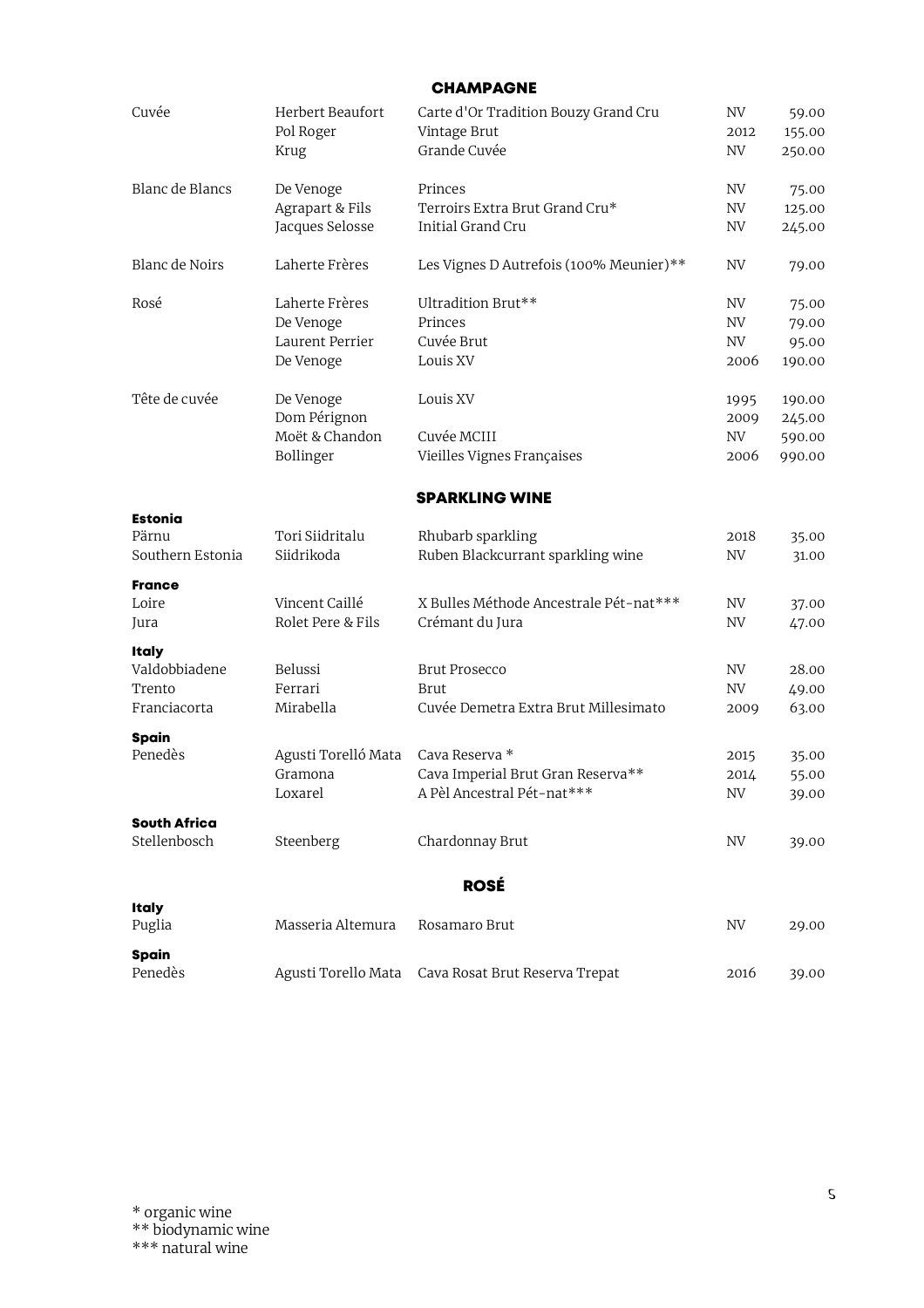# SMALL BOTTLE (37,5 cl)

### CHAMPAGNE

| <b>FRANCE</b>               |                             |                                                                       |                 |                |
|-----------------------------|-----------------------------|-----------------------------------------------------------------------|-----------------|----------------|
| Champagne                   | Charles Mignon<br>Bollinger | Grande Réserve Brut 1er Cru (18.75cl)<br>Special Cuvée Brut (37.5 cl) | NV<br><b>NV</b> | 19.00<br>69.00 |
|                             |                             | <b>WHITE WINE</b>                                                     |                 |                |
| <b>FRANCE</b><br>Bourgogne  | Domaine Faiveley            | Mercurey Blanc Clos Rochette                                          | 2016            | 28.00          |
| Chablis                     | Domaine des Malandes        | 1er Cru "Fourchaume"                                                  | 2014            | 39.00          |
| Alsace                      | Léon Beyer                  | Riesling                                                              | 2014            | 19.00          |
|                             |                             | <b>RED WINE</b>                                                       |                 |                |
| <b>FRANCE</b><br>Bordeaux   | Château Talbot              | Connetable De Talbot                                                  |                 |                |
| Bourgogne                   | Château de Dracy            | Pinot Noir                                                            | 2008<br>2016    | 45.00<br>26.00 |
| <b>ITALY</b>                |                             |                                                                       |                 |                |
| Toscana                     | Castello d'Albola           | Chianti Classico                                                      | 2015            | 21.00          |
| Toscana                     | Brunello di Montalcino      | Castello Banfi                                                        | 2013            | 45.00          |
|                             |                             | MAGNUM (150 cl)                                                       |                 |                |
|                             |                             | <b>BUBBLES</b>                                                        |                 |                |
| <b>FRANCE</b><br>Champagne  | Laherte Frères              | Ultradition Brut**                                                    | <b>NV</b>       | 115.00         |
|                             | Gosset                      | Grande Reserve Brut                                                   | <b>NV</b>       | 169.00         |
|                             | Pierre Paillard             | Bouzy Grand Cru Brut                                                  | 2004            | 250.00         |
|                             | Bollinger                   | Special Cuvée Brut                                                    | <b>NV</b>       | 250.00         |
| <b>SPAIN</b>                |                             |                                                                       |                 |                |
| Penedès                     | Agusti Torello Mata         | Gran Reserva                                                          | 2008            | 75.00          |
|                             |                             | <b>WHITE WINE</b>                                                     |                 |                |
| <b>FRANCE</b><br>Loire      |                             | Monnieres-Saint Fiacre Gneiss**                                       |                 |                |
|                             | Le Fay d'Homme              |                                                                       | 2013            | 75.00          |
| Chablis                     | Jean-Marc Brocard           | 1er Cru Montmains                                                     | 1998            | 150.00         |
|                             |                             | 1er Cru Montmains                                                     | 2010            | 150.00         |
|                             |                             | 1er Cru Montmains                                                     | 2015            | 150.00         |
|                             |                             | 1er Cru Fourchaume                                                    | 2006            | 150.00         |
|                             |                             | Grand Cru Bougros                                                     | 2003            | 220.00         |
|                             |                             | <b>RED WINE</b>                                                       |                 |                |
| <b>FRANCE</b><br>Beaujolais | Château de la Terriere      | Cuvée de la Lure, Moulin à Vent                                       | 2009            | 89.00          |
| Rhône                       | Château Mont-Redon          | Châteauneuf du Pape                                                   | 2014            | 135.00         |
| <b>SPAIN</b>                |                             |                                                                       |                 |                |
| Rioja                       | La Rioja Alta               | 904 Gran Reserva                                                      | 2007            | 150.00         |
| Ribera del Duero            | Torres                      | Celeste Crianza                                                       | 2013            | 75.00          |
| Cigales                     | Finca Museum                | Real Reserva                                                          | 2009            | 94.00          |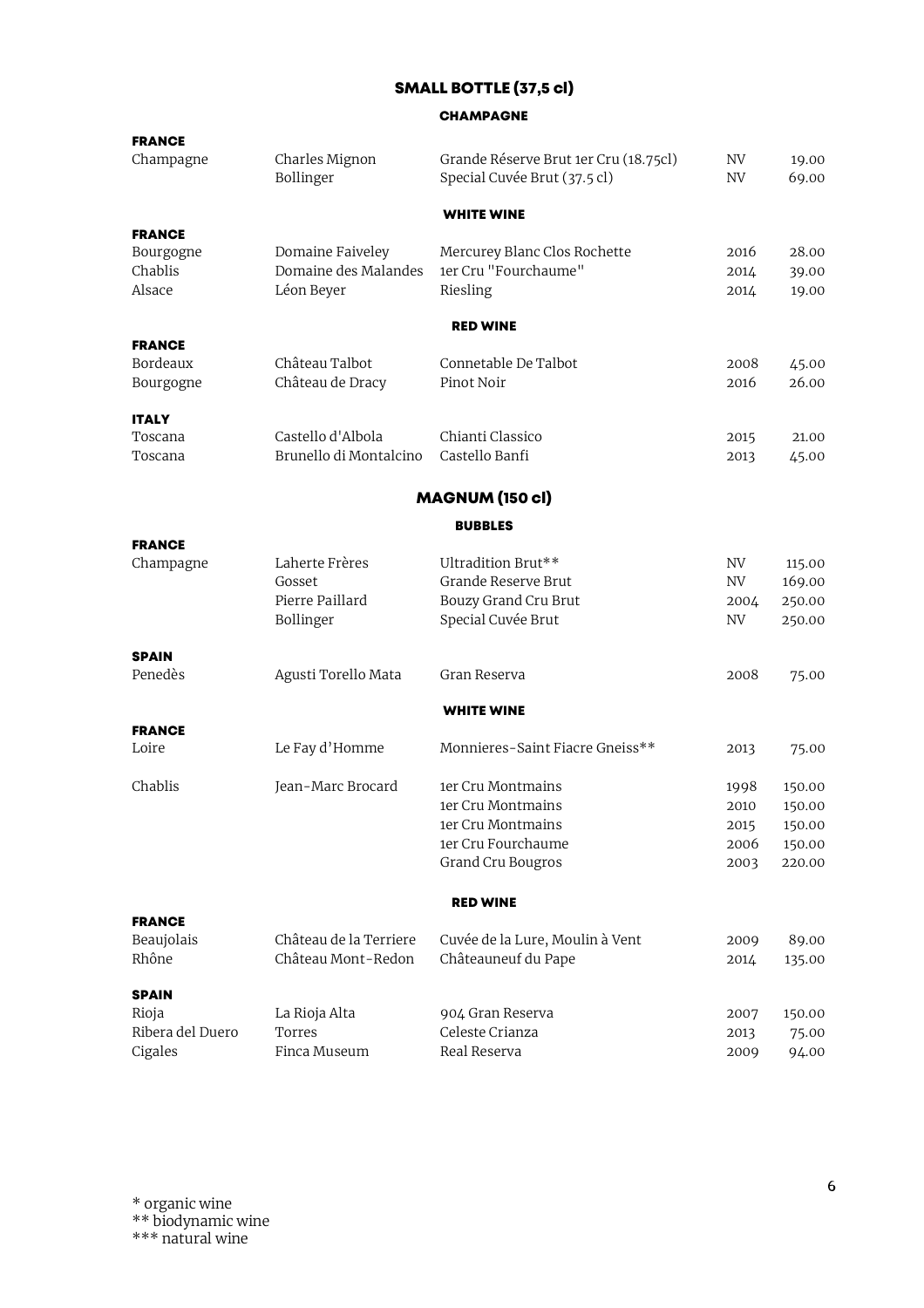## WHITE WINE

### ESTONIA

| Valgejõe Veinivilla    | Valgejõe Ploomivein (semi-dry fruit wine)                | 2015      | 33.00  |
|------------------------|----------------------------------------------------------|-----------|--------|
| Valgejõe Veinivilla    | Valgejõe Kuldne Mirabellivein (fruit wine)               | 2015      | 33.00  |
| Valgejõe Veinivilla    | Valgejõe Valge (fruit wine)                              | <b>NV</b> | 33.00  |
|                        | <b>FRANCE</b>                                            |           |        |
| <b>BORDEAUX</b>        |                                                          |           |        |
| Château Bouscaut       | Grand Cru Classé de Graves                               | 2016      | 95.00  |
| <b>BOURGOGNE</b>       |                                                          |           |        |
| Nicolas Potel          | Bourgogne Chardonnay                                     | 2017      | 35.00  |
| Domaine Julien Brocard | Chablis La Boissonneuse**                                | 2018      | 43.00  |
| Patrick Piuze          | Chablis Terroir De Fye                                   | 2018      | 59.00  |
|                        | Chablis 1er Cru Vaulorent                                | 2018      | 95.00  |
| Jean-Marc Brocard      | Chablis Grand Cru Les Preuses                            | 2005      | 135.00 |
|                        | Chablis Grand Cru Les Clos                               | 2000      | 95.00  |
| Louis Jadot            | Meursault                                                | 2016      | 77.00  |
|                        | Chassagne-Montrachet 1er Cru Morgeot Clos de la Chapelle | 2017      | 110.00 |
| Domaine Guillemot      | Viré-Clessé                                              | 2014      | 59.00  |
| Domaine Michel Mallard | Ladoix                                                   | 2015      | 69.00  |
| <b>ALSACE</b>          |                                                          |           |        |
| Leon Beyer             | Gewurztraminer*                                          | 2015      | 37.00  |
| Schlumberger           | Les Princes Abbés Riesling*                              | 2015      | 47.00  |
| Gustave Lorentz        | Grand Cru Altenberg Bergheim Riesling                    | 2010      | 83.00  |
| <b>LOIRE</b>           |                                                          |           |        |
| Le Fay d'Homme         | Monnieres-Saint Fiacre Gneiss, Muscadet Sèvre et Maine** | 2013      | 43.00  |
| Domaine Huet           | Vouvray Le Haut Lieu Sec **                              | 2014      | 59.00  |
| Nicolas Joly           | "Les Vieux Clos" Savennières                             | 2013      | 79.00  |
| Domaine du Nozay       | Sancerre**                                               | 2018      | 43.00  |
| Château du Nozay       | Sancerre (45 yo vines)**                                 | 2017      | 61.00  |
| Domaine Chatelain      | Pouilly-Fumé Les Chailloux Silex                         | 2017      | 42.00  |
| <b>JURA</b>            |                                                          |           |        |
| Rolet Pere & Fils      | Arbois Nature de Jura Savagnin                           | 2016      | 54.00  |
| Paul Benoit            | Arbois Pupillin Savagnin                                 | 2013      | 65.00  |
| <b>RHÔNE</b>           |                                                          |           |        |
| Domaine Faugier-Gonnet | Condrieu                                                 | 2014      | 95.00  |
| Chante Cigale          | Châteauneuf du Pape Blanc                                | 2017      | 75.00  |
| <b>LANGUEDOC</b>       |                                                          |           |        |
| Morin Langaran         | Saint-Jean des Sources Picpoul de Pinet                  | 2019      | 21.00  |
| Maison M.Chapoutier    | Marius Vermentino                                        | 2018      | 21.00  |
|                        | <b>LUXEMBOURG</b>                                        |           |        |
| <b>MOSELLE</b>         |                                                          |           |        |
| Château Pauqué         | <b>Bromelt</b>                                           | 2015      | 54.00  |
|                        | Riesling                                                 | 2001      | 52.00  |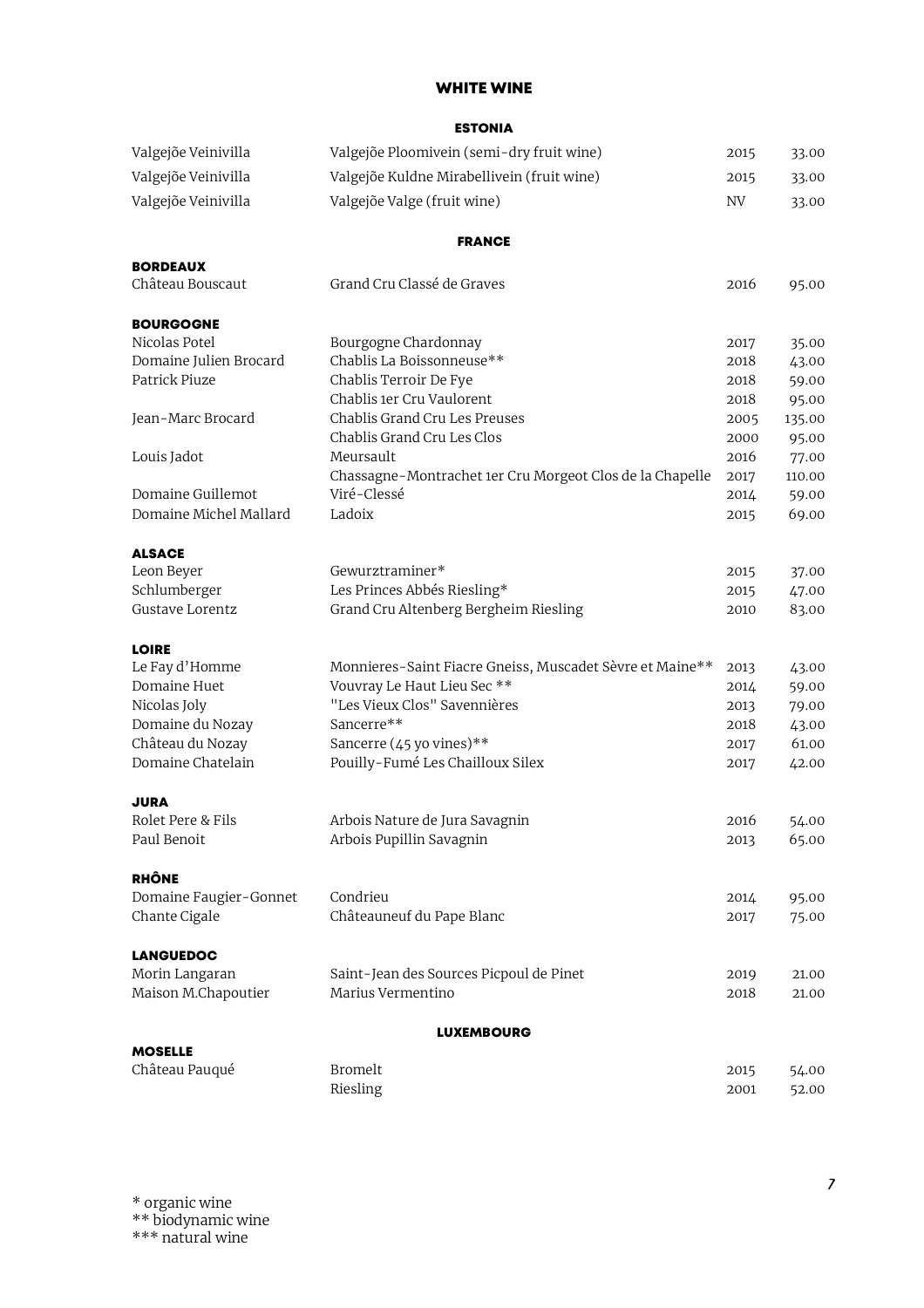### **GERMANY**

| <b>MOSEL</b>             |                         |                             |      |        |
|--------------------------|-------------------------|-----------------------------|------|--------|
| Meulenhof                | Feinherb                | Riesling                    | 2018 | 29.00  |
| Dr.Loosen                | Ürziger Würzgarten      | Riesling Spätlese           | 2018 | 49.00  |
|                          | Graacher Himmelreich GG | Riesling Trocken Alte Reben | 2015 | 59.00  |
| Joh. Jos. Prüm           | Wehlener Sonneuhr       | Riesling Auslese            | 2007 | 85.00  |
| Egon Müller              | Scharzhofberger         | Riesling Kabinett           | 2013 | 149.00 |
| <b>RHEINGAU</b>          |                         |                             |      |        |
| Weingut Johannishof      | Charta                  | Riesling                    | 2018 | 39.00  |
| <b>Balthasar Ress</b>    | Schloss Reichartshausen | Riesling Kabinett           | 1991 | 99.00  |
|                          | Rüdesheim Berg Rottland | Riesling Spätlese           | 2001 | 120.00 |
| <b>NAHE</b>              |                         |                             |      |        |
| Schäfer-Fröhlich         | Vulkangestein           | Riesling Trocken            | 2018 | 59.00  |
|                          |                         |                             |      |        |
| <b>KAMPTAL</b>           |                         | <b>AUSTRIA</b>              |      |        |
| Allram                   | Strassertaler           | Grüner Veltliner            | 2019 | 35.00  |
|                          | Gaisberg                | Riesling Reserve            | 2018 | 58.00  |
| <b>WACHAU</b>            |                         |                             |      |        |
| Hutter                   | Alte Point Smaragd      | Grüner Veltliner            | 2016 | 52.00  |
| Veyder-Malberg           | Hochrain*               | Grüner Veltliner            | 2013 | 85.00  |
| Nikolaihof               | Hefeabzug**             | Grüner Veltliner            | 2006 | 89.00  |
|                          | Im Weingebirge**        | Grüner Veltliner            | 1990 | 125.00 |
|                          | Vom Stein**             | Riesling Trocken Federspiel | 2013 | 75.00  |
|                          | Steinriesler **         | Riesling Trocken            | 1998 | 120.00 |
|                          | Steiner Hund**          | Kabinett Riesling           | 1988 | 135.00 |
| <b>CARNUNTUM</b>         |                         |                             |      |        |
| Pimpel                   | Chardonnay              | Chardonnay                  | 2017 | 35.00  |
|                          |                         |                             |      |        |
| <b>BRDA</b>              |                         | <b>SLOVENIA</b>             |      |        |
| Marjan Simčič            | Classic                 | Sauvignonasse               | 2017 | 35.00  |
|                          | Opoka Cru               | Rebula                      | 2013 | 69.00  |
|                          | Opoka Cru               | Chardonnay                  | 2015 | 69.00  |
| ŠTAJERSKA                |                         |                             |      |        |
| Verus Vineyards          | Pinot Gris              | Pinot Gris                  | 2018 | 35.00  |
|                          |                         |                             |      |        |
|                          |                         | <b>HUNGARY</b>              |      |        |
| <b>TOKAJ</b><br>Carpinus | Grand Reserve*          | Furmint                     | 2018 |        |
|                          |                         |                             |      | 37.00  |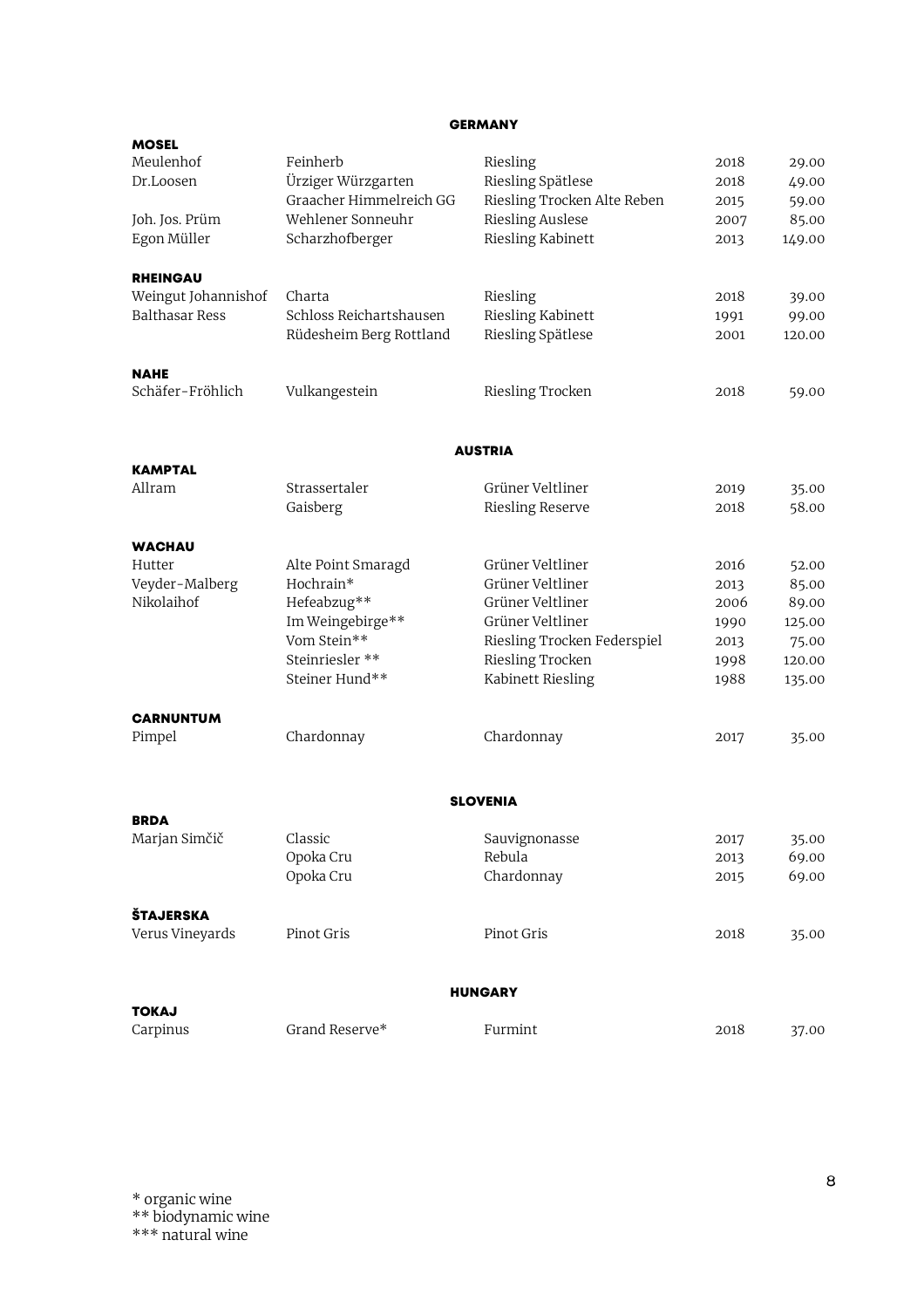|                                      | <b>ITALY</b>             |                   |      |                |  |  |
|--------------------------------------|--------------------------|-------------------|------|----------------|--|--|
| <b>TRENTINO-ALTO-ADIGE</b>           |                          |                   |      |                |  |  |
| Foradori                             | Fontanasanta***          | Manzoni Bianco    | 2018 | 45.00          |  |  |
|                                      |                          |                   |      |                |  |  |
| <b>COLLIO</b><br>Marco Felluga       | Mongris                  | Pinot Grigio      | 2018 | 34.00          |  |  |
|                                      |                          |                   |      |                |  |  |
| <b>LOMBARDIA</b>                     |                          |                   |      |                |  |  |
| Nino Negri                           | Ca'Brione                | Rare white blend  | 2016 | 49.00          |  |  |
| Bellavista                           | Vigna Convento SS        | Chardonnay        | 2013 | 67.00          |  |  |
|                                      |                          |                   |      |                |  |  |
| <b>PIEMONTE</b><br>Raineri           | Elfobianco               | Cortese / Arneis  | 2018 |                |  |  |
| La Smilla                            | Gavi di Gavi             | Cortese           | 2016 | 29.00<br>35.00 |  |  |
| Marco Porello                        | Camestri Single Vineyard | Arneis            | 2018 | 39.00          |  |  |
| Ceretto                              | Blangé Langhe*           | Arneis            | 2019 | 55.00          |  |  |
|                                      |                          |                   |      |                |  |  |
| <b>MAREMMA</b>                       |                          |                   |      |                |  |  |
| Podere San Cristoforo                | Identità**               | Blend             | 2017 | 39.00          |  |  |
|                                      |                          |                   |      |                |  |  |
| <b>MARCHE</b><br>Velenosi            | Rêve                     | Pecorino          | 2017 | 49.00          |  |  |
|                                      |                          |                   |      |                |  |  |
| <b>CAMPANIA</b>                      |                          |                   |      |                |  |  |
| Di Meo                               | Colle dei Cerri          | Fiano di Avellino | 2006 | 55.00          |  |  |
|                                      |                          |                   |      |                |  |  |
|                                      |                          |                   |      |                |  |  |
| <b>RIAS BAIXAS</b>                   |                          | <b>SPAIN</b>      |      |                |  |  |
| Bodegas Viña Nora                    | Nora da Neve             | Albariño          | 2016 | 55.00          |  |  |
|                                      |                          |                   |      |                |  |  |
| <b>PENEDÈS</b>                       |                          |                   |      |                |  |  |
| Loxarel                              | LXV in Amphora**         | Xarel·lo Vermell  | 2016 | 35.00          |  |  |
|                                      | Garnatxa Blanca**        | Garnatxa Blanca   | 2017 | 37.00          |  |  |
|                                      |                          |                   |      |                |  |  |
|                                      |                          | <b>PORTUGAL</b>   |      |                |  |  |
| <b>VINHO VERDE</b>                   |                          |                   |      |                |  |  |
| Anselmo Mendes                       | Alvarinho Biologico*     | Alvarinho         | 2017 | 45.00          |  |  |
|                                      |                          |                   |      |                |  |  |
| <b>DAO</b>                           |                          |                   |      |                |  |  |
| Ribeiro Santo                        | Encruzado Branco         | Encruzado         | 2017 | 38.00          |  |  |
|                                      | Vinha da Neve            | Encruzado         | 2016 | 69.00          |  |  |
| <b>BEIRA</b>                         |                          |                   |      |                |  |  |
| Luis Pato                            | Vinha Formal Branco      | <b>Bical</b>      | 2012 | 55.00          |  |  |
|                                      |                          |                   |      |                |  |  |
|                                      |                          |                   |      |                |  |  |
|                                      |                          | <b>USA</b>        |      |                |  |  |
| <b>WASHINGTON</b>                    |                          |                   |      |                |  |  |
| Chateau Ste. Michelle                | Eroica                   | Riesling          | 2015 | 53.00          |  |  |
|                                      |                          |                   |      |                |  |  |
|                                      |                          |                   |      |                |  |  |
|                                      |                          | <b>CHILE</b>      |      |                |  |  |
| <b>CURICÓ VALLEY</b>                 |                          |                   |      |                |  |  |
| Familia Torres                       | Las Mulas Reserva*       | Viogner           | 2016 | 25.00          |  |  |
|                                      |                          |                   |      | 9              |  |  |
| * organic wine<br>** biodynamic wine |                          |                   |      |                |  |  |

\*\*\* natural wine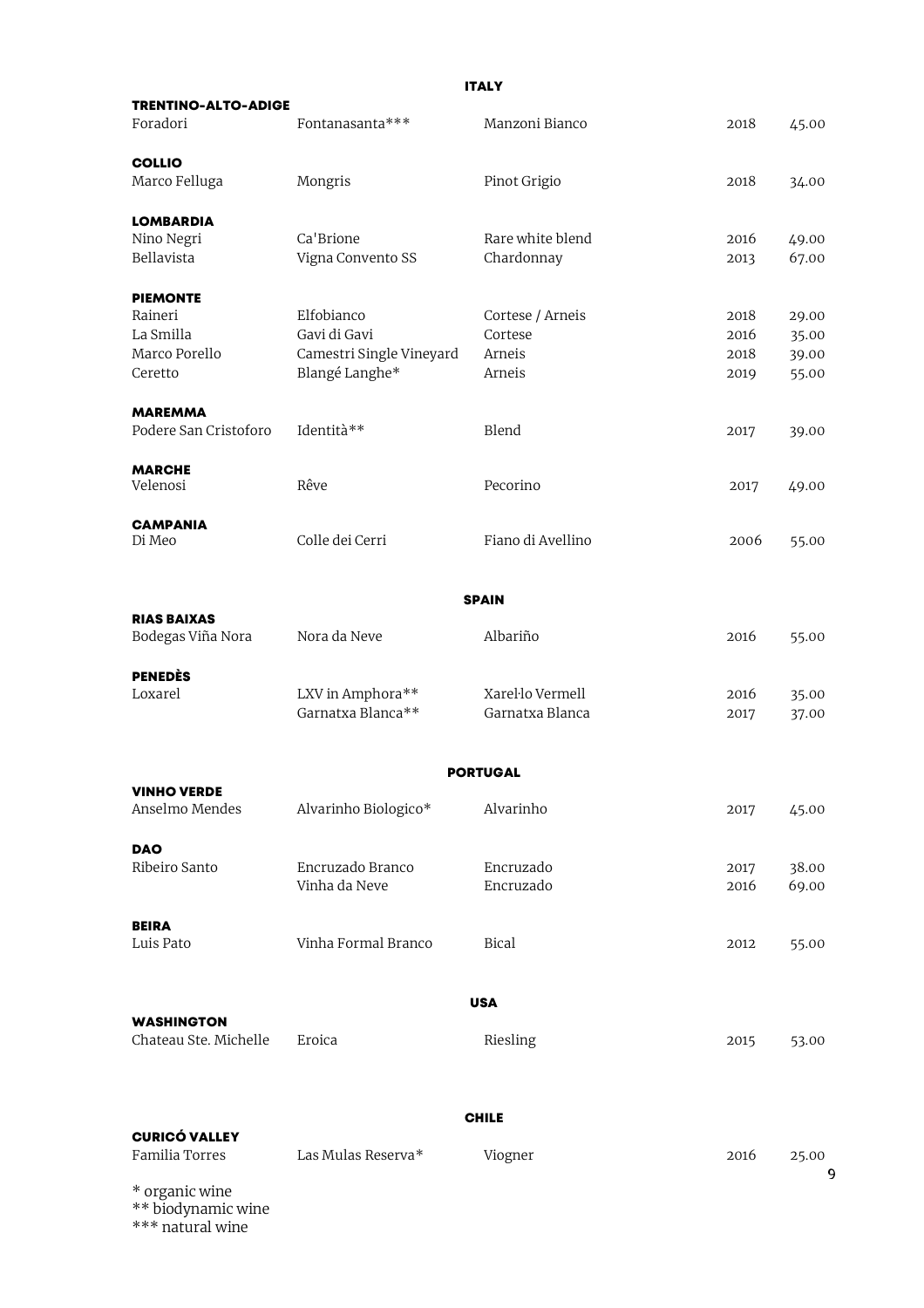### SOUTH AFRICA

| <b>SWARTLAND</b>                       |                                                                                            |                                 |              |                |
|----------------------------------------|--------------------------------------------------------------------------------------------|---------------------------------|--------------|----------------|
| Rall / Klaamann                        | Vaho's White                                                                               | Rousanne / Verdelho             | 2015         | 45.00          |
| Sadie Family                           | Skerpioen                                                                                  | Palomino / Chenin Blanc         | 2012         | 59.00          |
| <b>STELLENBOSCH</b>                    |                                                                                            |                                 |              |                |
| De Morgenzon                           | <b>DMZ</b>                                                                                 | Sauvignon Blanc                 | 2019         | 35.00          |
| Delaire Graff                          | Banhoek Reserve                                                                            | Chardonnay                      | 2018         | 39.00          |
| Reyneke                                | Chenin Blanc**                                                                             | Chenin Blanc                    | 2018         | 43.00          |
| <b>ELGIN VALLEY</b>                    |                                                                                            |                                 |              |                |
| Elgin Vintners                         | Viognier                                                                                   | Viognier                        | 2012         | 37.00          |
|                                        |                                                                                            | <b>NEW ZEALAND</b>              |              |                |
| <b>MARLBOROUGH</b>                     |                                                                                            |                                 |              |                |
| Framingham                             | Riesling                                                                                   | Riesling                        | 2017         | 42.00          |
| Cloudy Bay                             | Te Koko                                                                                    | Sauvignon Blanc                 | 2016         | 87.00          |
|                                        |                                                                                            | <b>ORANGE WINE</b>              |              |                |
|                                        |                                                                                            | <b>ITALY</b>                    |              |                |
| <b>VENETO</b><br>Contra Soarda         | "121bC"***                                                                                 | Vespaiolo                       |              |                |
|                                        |                                                                                            |                                 | 2015         | 59.00          |
| <b>EMILIA-ROMAGNA</b>                  |                                                                                            |                                 |              |                |
| La Stoppa                              | Ageno***                                                                                   | Malvasia Bianca                 | 2013         | 59.00          |
| <b>SARDEGNA</b><br>Dettori             | Bianco***                                                                                  | Vermentino                      | 2016         | 59.00          |
|                                        |                                                                                            |                                 |              |                |
| <b>SICILIA</b>                         |                                                                                            |                                 |              |                |
| Etnella                                | Kaos Bianco 5.0***                                                                         | Catarrato / Carricante          | 2017         | 59.00          |
|                                        |                                                                                            | <b>ROSÉ WINE</b>                |              |                |
|                                        |                                                                                            | <b>FRANCE</b>                   |              |                |
| <b>CÔTES DE PROVENCE</b>               |                                                                                            |                                 |              |                |
| Château Gassier<br>Jolie-Pitt & Perrin | Le Pas du Moine *                                                                          | Cinsault / Grenache / Mourvèdre | 2019         | 39.00          |
|                                        | Miraval<br>Château Sainte Roseline La Chapelle Cru Classé Rosé Cinsault / Grenache / Syrah | Cinsault / Grenache / Syrah     | 2017<br>2017 | 59.00<br>78.00 |
|                                        |                                                                                            |                                 |              |                |
|                                        |                                                                                            | <b>AUSTRIA</b>                  |              |                |

KAMPTAL

Weingut Bründlmayer Langenloiser Rosé\* Zweigelt 2019 37.00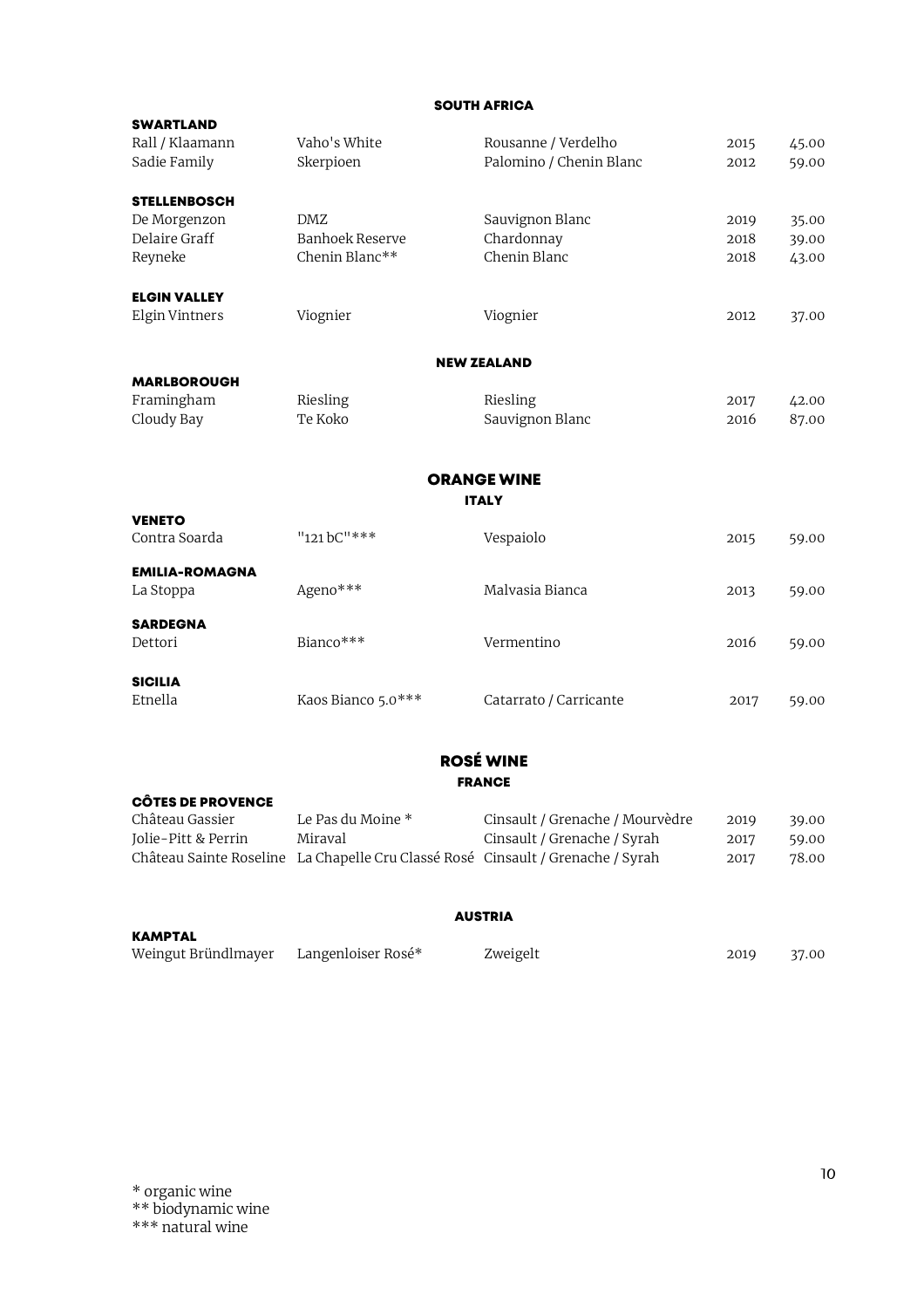## RED WINE / PUNANE VEIN

### ESTONIA

| Järiste Regent      | Regent               | 2018 | 42.00 |
|---------------------|----------------------|------|-------|
| Jaagu Annemäe Talu  | Rondo                | 2015 | 42.00 |
| Valgejõe Veinivilla | Aroonia (Berry Wine) | 2017 | 29.00 |

### FRANCE

| <b>BORDEAUX</b>                  |                                                |       |                  |
|----------------------------------|------------------------------------------------|-------|------------------|
| Château Cru Cantemerle           | Cuvée Prestige Bordeaux Superieur              | 2010  | 45.00            |
| Château Sociando Mallet          | Haut-Médoc Cru Bourgeois                       | 2013  | 95.00            |
| Château Grand-Puy-Lacoste        | Pauillac 5ème Grand Cru Classé                 | 2011  | 95.00            |
| Château Pichon Longueville Baron | Pauillac 2ème Grand Cru Classé                 | 2006  | 310.00           |
| Château Lagrange                 | St-Julien 3ème Grand Cru Classé                | 2003  | 188.00           |
| Bouquet de Monbrison             | Margaux                                        | 2011  | 62.00            |
| Château Kirwan                   | Margaux 3ème Grand Cru Classé                  | 2012  | 115.00           |
| Château Boyd Cantenac            | Margaux 3ème Grand Cru Classé                  | 2005  | 175.00           |
| Château Margaux                  | Margaux 1er Grand Cru Classé                   | 1989  | 1090.00          |
| Château Smith Haut-Lafitte       | Pessac-Léognan Grand Cru Classé de Graves      | 2014  | 189.00           |
| Badine de la Patache             | Pomerol                                        | 2014  | 59.00            |
| Clos L'Eglise                    | Pomerol                                        | 2001  | 370.00           |
| Virginie de Valandraud           | St.Emilion 1er Grand Cru                       | 2014  | 115.00           |
| Château Troplong Mondot          | St.Emilion 1er Grand Cru Classé B              | 2011  | 190.00           |
| Château Beau-Sejour Becot        | St.Emilion 1er Grand Cru Classé B              | 2006  | 215.00           |
| Château Figeac                   | St. Emilion 1er Grand Cru Classé B             | 2013  | 275.00           |
|                                  |                                                |       |                  |
| <b>BOURGOGNE</b>                 |                                                |       |                  |
| Nicolas Potel                    | Pinot Noir Bourgogne Rouge                     | 2018  | 38.00            |
| Louis Jadot                      | Chambolle-Musigny                              | 2009  | 95.00            |
|                                  | Corton Grand Cru                               | 2011  | 195.00           |
| Domaine Frédéric Magnien         | Coeur de Roches Côte de Nuits-Villages         | 2013  | 72.00            |
|                                  | Gevrey-Chambertin                              | 2012  | 147.00           |
|                                  | Vosne-Romanée                                  | 2013  | 135.00           |
| Domaine Jean Chauvenet           | Nuits-St-Georges 1er Cru Les Bousselots        | 2014  | 89.00            |
| Domaine Bachey-Legros            | Santenay 1er Cru Clos Rousseau Vieilles Vignes | 2014  | 77.00            |
| Georges Lignier et Fils          | Morey-Saint-Denis 1er Cru Clos des Ormes       | 2011  | 85.00            |
|                                  | Gevrey-Chambertin 1er Cru Les Combottes        | 2006  | 135.00           |
| Domaine Faiveley                 | Corton Clos des Cortons Faiveley Grand Cru     | 04/08 | 245.00           |
| Albert Bichot                    | Pommard 1er Cru Clos Micault                   | 2009  | 120.00           |
| Antonin Rodet                    | Volnay                                         | 2013  | 75.00            |
| Bitouzet-Prieure                 | Volnay 1er Cru Caillerets                      | 2014  | 105.00           |
|                                  |                                                |       |                  |
| <b>RHÔNE</b><br>Vidal-Fleury     | Côtes du Rhône Villages                        | 2016  |                  |
|                                  | Hermitage                                      | 2013  | 27.00            |
|                                  | Côte-Rôtie La Chatillone                       | 2005  | 115.00<br>145.00 |
| M. Chapoutier                    | Crozes-Hermitage Les Meysonniers               | 2015  | 48.00            |
| Domaine Andrea Calek             | Babiole***                                     | 2014  | 45.00            |
| Vignoble Alain Jaume             | Lirac Clos De Sixte*                           | 2015  | 49.00            |
| Château Mont-Redon               | Châteauneuf-du-Pape                            | 2016  | 67.00            |
|                                  |                                                |       |                  |
| <b>JURA</b>                      |                                                |       |                  |
| Paul Benoit                      | Arbois Trousseau                               | 2013  | 35.00            |
|                                  |                                                |       |                  |
| <b>LANGUEDOC-ROUSSILLON</b>      |                                                |       |                  |
| Château Cazal Viel               | Saint Chinian Vieilles Vignes                  | 2017  | 39.00            |
|                                  |                                                |       |                  |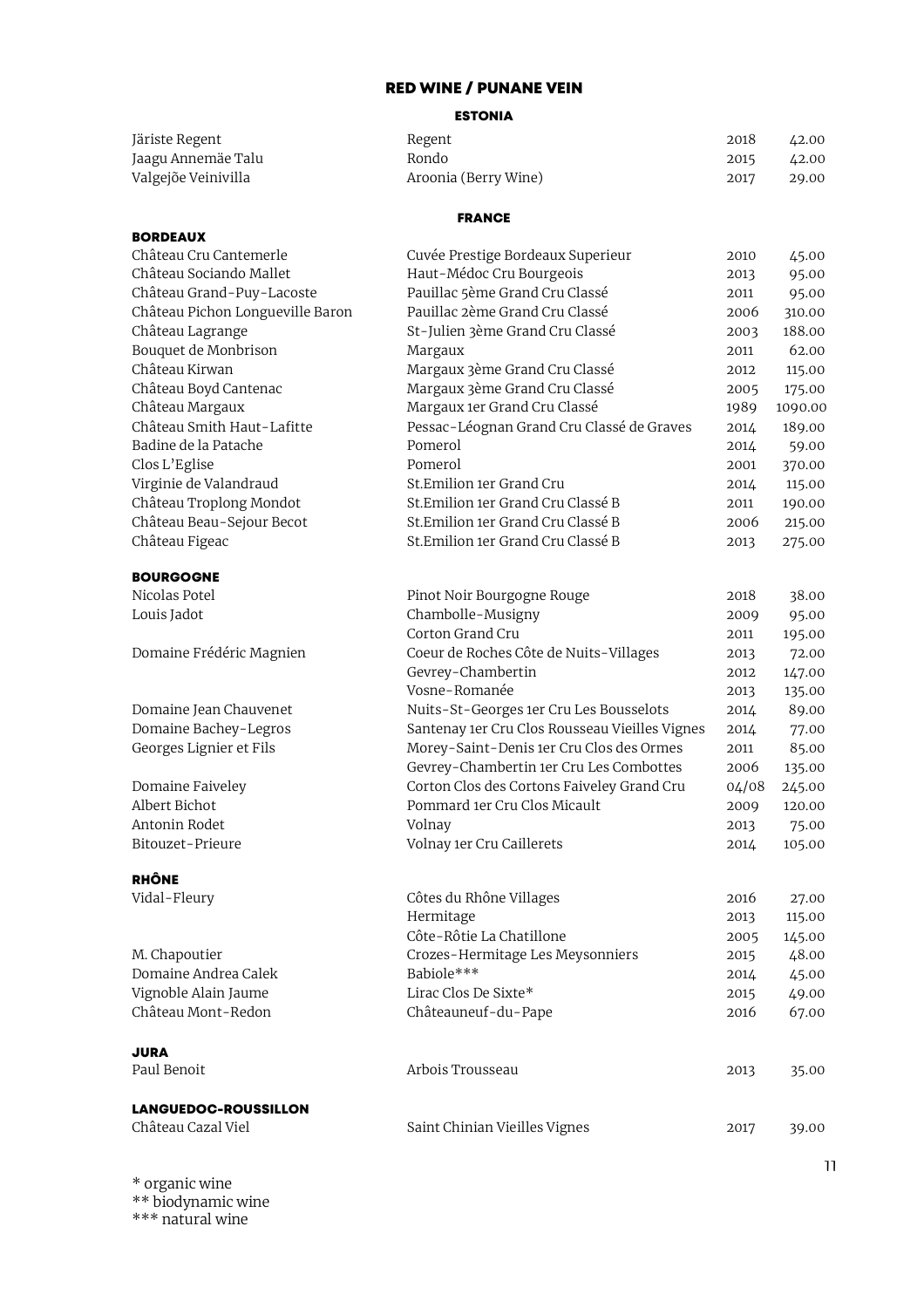|                                                    | <b>GERMANY</b>                  |                        |              |                |
|----------------------------------------------------|---------------------------------|------------------------|--------------|----------------|
| <b>MOSEL</b><br>Markus Molitor                     | Haus Klosterberg                | Pinot Noir             | 2016         | 44.00          |
|                                                    | <b>AUSTRIA</b>                  |                        |              |                |
| <b>KREMSTAL</b>                                    |                                 |                        |              |                |
| Walter Buchegger                                   | Weitgasse*                      | <b>Blauer Zweigelt</b> | 2017         | 36.00          |
| <b>BURGENLAND</b><br>Weingut Moric                 | Blaufränkisch                   | Blaufränkisch          | 2013         | 57.00          |
| <b>CARNUNTUM</b><br>Pimpel                         | Kalkstein                       | Blaufränkisch          | 2017         | 42.00          |
|                                                    | <b>ITALY</b>                    |                        |              |                |
| <b>LOMBARDIA</b><br>Nino Negri                     | Carlo Negri Sfursat             | Nebbiolo               | 2016         | 68.00          |
| <b>PIEMONTE</b>                                    |                                 |                        |              |                |
| Raineri                                            | Barbera d'Alba Sagrin           | Barbera                | 2016         | 37.00          |
|                                                    | Langhe Nebbiolo Snart           | Nebbiolo               | 2017         | 39.00          |
| Travaglini<br>Produttori del Barbaresco Barbaresco | Gattinara                       | Nebbiolo<br>Nebbiolo   | 2015         | 59.00          |
| Rivetto                                            | Barolo Serralunga d'Alba        | Nebbiolo               | 2014<br>2014 | 89.00<br>79.00 |
| Mauro Molino                                       | Barolo Bricco Luciani           | Nebbiolo               | 2014         | 95.00          |
| Principiano Ferdinando                             | Boscareto Barolo                | Nebbiolo               | 2012         | 145.00         |
| <b>VENETO</b>                                      |                                 |                        |              |                |
| Tedeschi                                           | Capitel dei Nicalo Valpolicella | Valpolicella Blend     | 2017         | 29.00          |
| Antiche Terre                                      | Ripasso Superiore               | Valpolicella Blend     | 2017         | 38.00          |
| Antiche Terre                                      | Amarone                         | Valpolicella Blend     | 2014         | 56.00          |
| TOSCANA                                            |                                 |                        |              |                |
| Castello d'Albola                                  | Chianti Classico                | Sangiovese             | 2016         | 38.00          |
| Castello di Querceto                               | Chianti Classico Riserva        | Sangiovese             | 2015         | 62.00          |
| Badia Coltibuono                                   | Chianti Classico Riserva        | Sangiovese             | 2001         | 89.00          |
| Tenuta di Valgiano                                 | Colline Lucchesi Rosso**        | Toscana Blend          | 2010         | 59.00          |
| Colombaia                                          | Rosso Toscano***                | Toscana Blend          | 2016         | 42.00          |
| La Torre                                           | Brunello di Montalcino          | Sangiovese Grosso      | 2014         | 77.00          |
| <b>BOLGHERI</b>                                    |                                 |                        |              |                |
| Tenuta Guado al Tasso                              | Il Bruciato                     | Bordeaux blend         | 2017         | 55.00          |
| Marchesi Antinori                                  | Tignanello                      | Bolgheri Blend         | 2014         | 175.00         |
| <b>MAREMMA</b><br>Podere San Cristoforo            | Amaranto**                      | Sangiovese             | 2018         | 37.00          |
| <b>EMILIA-ROMAGNA</b><br>La Stoppa                 | Trebbiolo Rosso ***             | Barbera / Bonarda      | 2018         | 39.00          |
| <b>PUGLIA</b><br>Masseria Tagaro                   | Cinquenoci                      | Primitivo              | 2017         | 34.00          |
|                                                    |                                 |                        |              |                |

\* organic wine \*\* biodynamic wine \*\*\* natural wine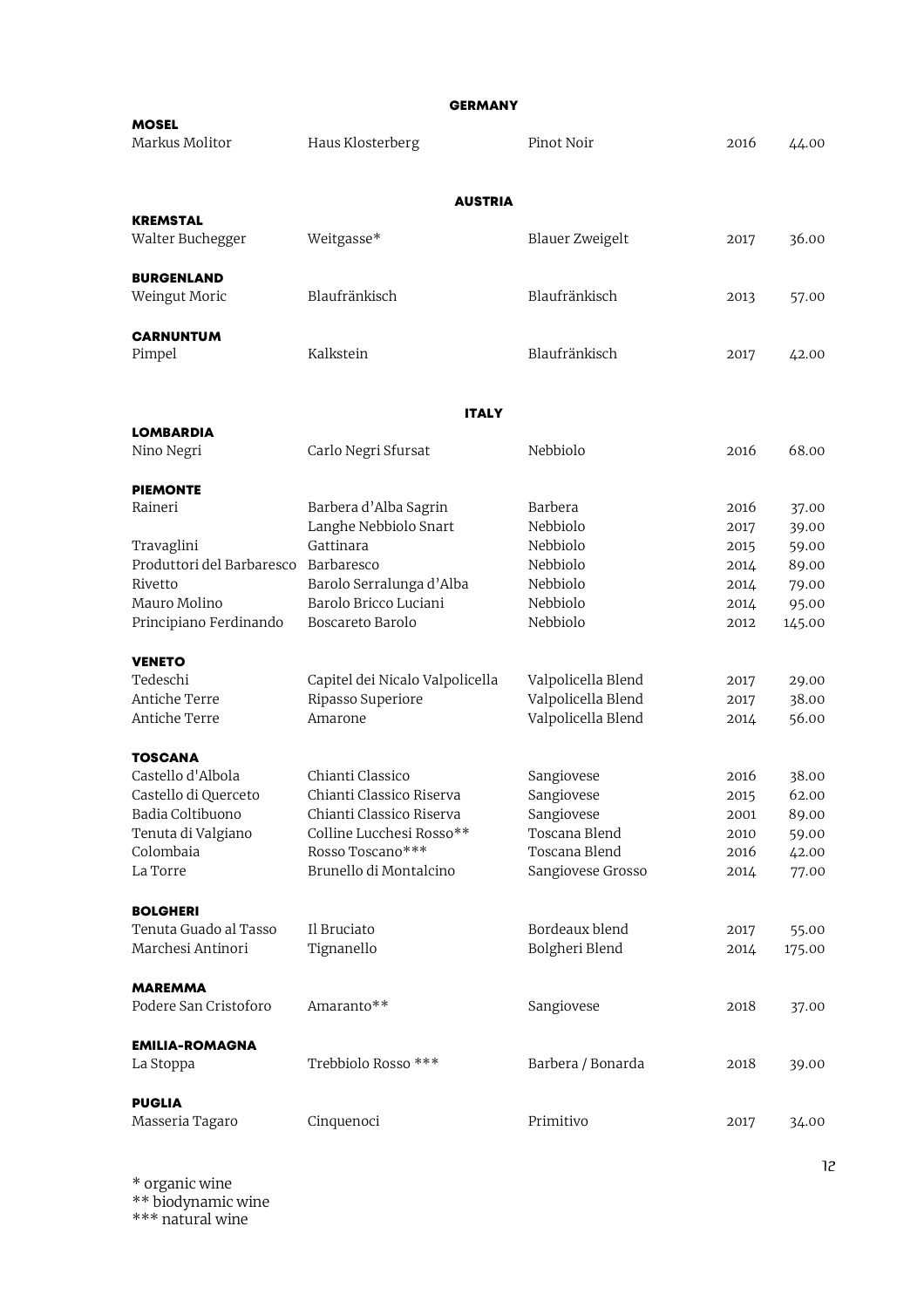| <b>SARDEGNA</b>         |                                 |                         |      |       |
|-------------------------|---------------------------------|-------------------------|------|-------|
| Dettori                 | Chimbanta***                    | Monica                  | 2015 | 49.00 |
|                         | Ottomarzo***                    | Pascale                 | 2016 | 75.00 |
| <b>SICILIA</b>          |                                 |                         |      |       |
| Tenuta delle Terre Nere | Etna Rosso*                     | Nerello Mascalese       | 2017 | 49.00 |
| Etnella                 | Petrosa                         | Nerello Mascalese blend | 2015 | 55.00 |
| Arianna Occhipinti      | SP68***                         | Frappato / Nero d'Avola | 2016 | 55.00 |
|                         |                                 |                         |      |       |
|                         | <b>SPAIN</b>                    |                         |      |       |
| <b>PENEDÈS</b>          |                                 |                         |      |       |
| Loxarel                 | $OPS***$                        | Blend                   | 2017 | 25.00 |
| Torres                  | Mas La Plana                    | Cabernet Sauvignon      | 2013 | 95.00 |
| <b>RIOJA</b>            |                                 |                         |      |       |
| Luis Cañas              | Reserva Selección De La Familia | Tempranillo             | 2014 | 45.00 |
|                         |                                 |                         |      |       |
| <b>MADRID</b>           |                                 |                         |      |       |
| Commando G              | La Bruja de Rozas               | Garnacha                | 2016 | 59.00 |
| <b>RIBERA DEL DUERO</b> |                                 |                         |      |       |
| Bodegas Pesquera        | Crianza                         | Tinto Fino              | 2016 | 43.00 |
|                         | Reserva                         | Tinto Fino              | 2015 | 69.00 |
| <b>PRIORAT</b>          |                                 |                         |      |       |
| Gratavinum              | $2PiR*$                         | Blend                   | 2017 | 63.00 |
| <b>BIERZO</b>           |                                 |                         |      |       |
| Bodegas Pittacum        | Barrica                         | Mencia                  | 2012 | 42.00 |
|                         |                                 |                         |      |       |
| <b>GRANADA</b>          |                                 |                         |      |       |
| Barranco Oscuro         | Garnata***                      | Garnacha                | 2010 | 65.00 |
| <b>LA MANCHA</b>        |                                 |                         |      |       |
| Bodegas Mano a Mano     | Manon                           | Tempranillo             | 2017 | 19.00 |
|                         |                                 |                         |      |       |
|                         |                                 |                         |      |       |
| <b>DOURO</b>            | <b>PORTUGAL</b>                 |                         |      |       |
| Quinta do Crasto        | Crasto Superior                 | Douro Blend             | 2016 | 49.00 |
|                         |                                 |                         |      |       |
|                         | <b>GEORGIA</b>                  |                         |      |       |
| <b>TELIANI VALLEY</b>   |                                 |                         |      |       |
| Glekhuri Kisiskhevi     | Saperavi                        | Saperavi                | 2017 | 35.00 |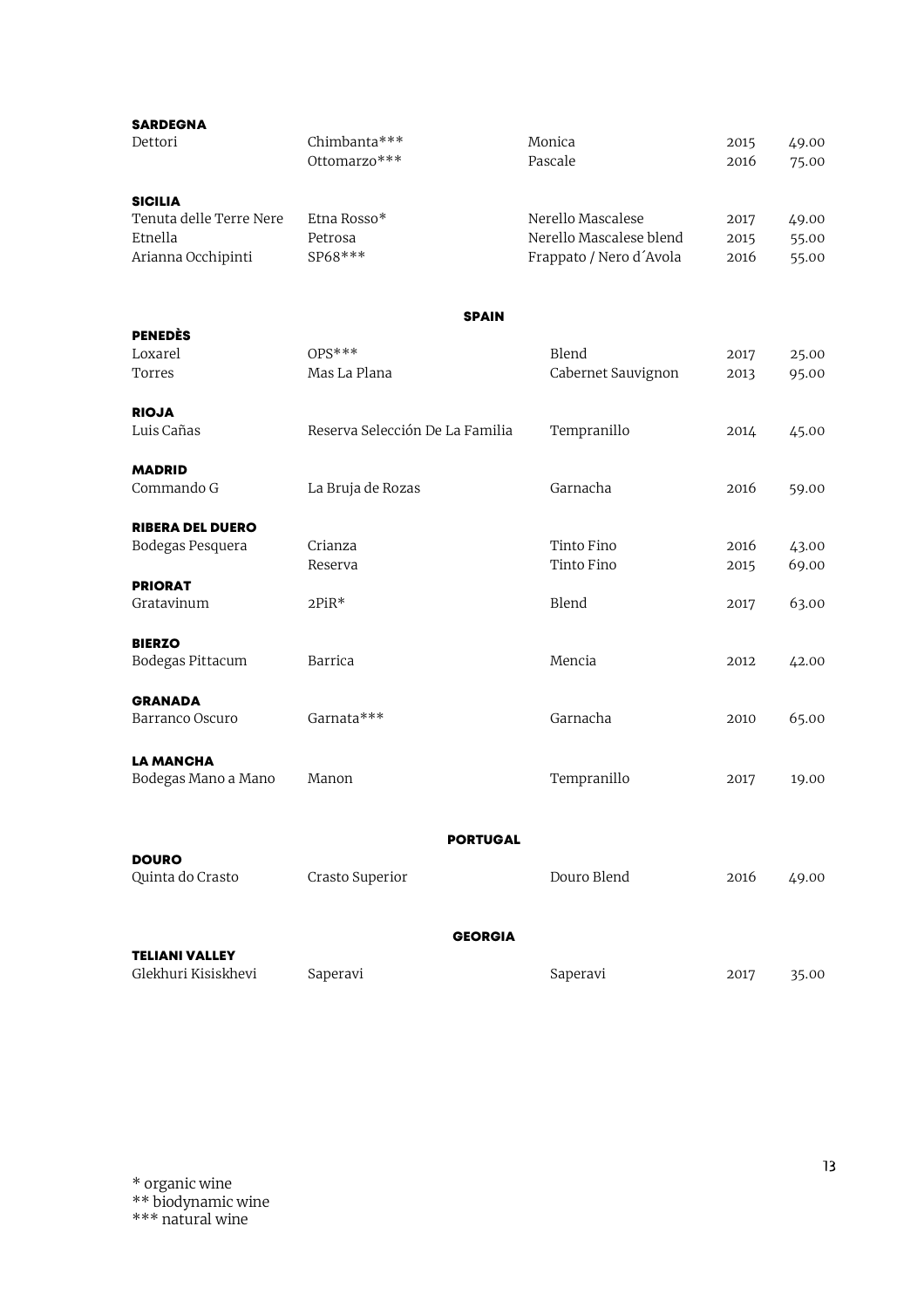#### SOUTH AFRICA

| <b>SWARTLAND</b>       |                            |                    |      |        |
|------------------------|----------------------------|--------------------|------|--------|
| Donovan Rall           | Rall Red                   | Grenache / Syrah   | 2014 | 62.00  |
| Sadie Family           | Pofadder                   | Cinsault           | 2012 | 69.00  |
|                        | Columella                  | Syrah / Mourvèdre  | 2012 | 125.00 |
| Porseleinberg          | Syrah                      | Syrah              | 2015 | 120.00 |
| <b>STELLENBOSCH</b>    |                            |                    |      |        |
| Laibach                | Ladybird*                  | Bordeaux Blend     | 2016 | 37.00  |
|                        | <b>CHILE</b>               |                    |      |        |
| <b>LEYDA VALLEY</b>    |                            |                    |      |        |
| Leyda                  | Las Brisas Single Vineyard | Pinot Noir         | 2017 | 37.00  |
| <b>MAIPO VALLEY</b>    |                            |                    |      |        |
| Undurraga              | Founder's Collection       | Cabernet Sauvignon | 2013 | 36.00  |
| <b>VALLE DE CURICO</b> |                            |                    |      |        |
| Torres                 | Manso de Velasco           | Cabernet Sauvignon | 2012 | 65.00  |
|                        | <b>ARGENTINA</b>           |                    |      |        |
| <b>MENDOZA</b>         |                            |                    |      |        |
| Zuccardi               | Serie A                    | Syrah              | 2016 | 29.00  |
|                        | Concreto                   | Malbec             | 2015 | 95.00  |
| Mascota Vineyards      | Unanime                    | Bordeaux Blend     | 2015 | 46.00  |
|                        | <b>NEW-ZEALAND</b>         |                    |      |        |
| <b>MARLBOROUGH</b>     |                            |                    |      |        |
| Villa Maria            | Pinot Noir Private Bin     | Pinot Noir         | 2017 | 38.00  |
|                        | <b>AUSTRALIA</b>           |                    |      |        |
| <b>SOUTH-AUSTRALIA</b> |                            |                    |      |        |
| Salomon Estate         | Fleurieu Peninsula         | Shiraz / Viogner   | 2013 | 49.00  |
|                        | Alttus                     | Shiraz             | 2010 | 79.00  |
| Penfolds               | <b>BIN 389</b>             | Cabernet / Shiraz  | 2013 | 129.00 |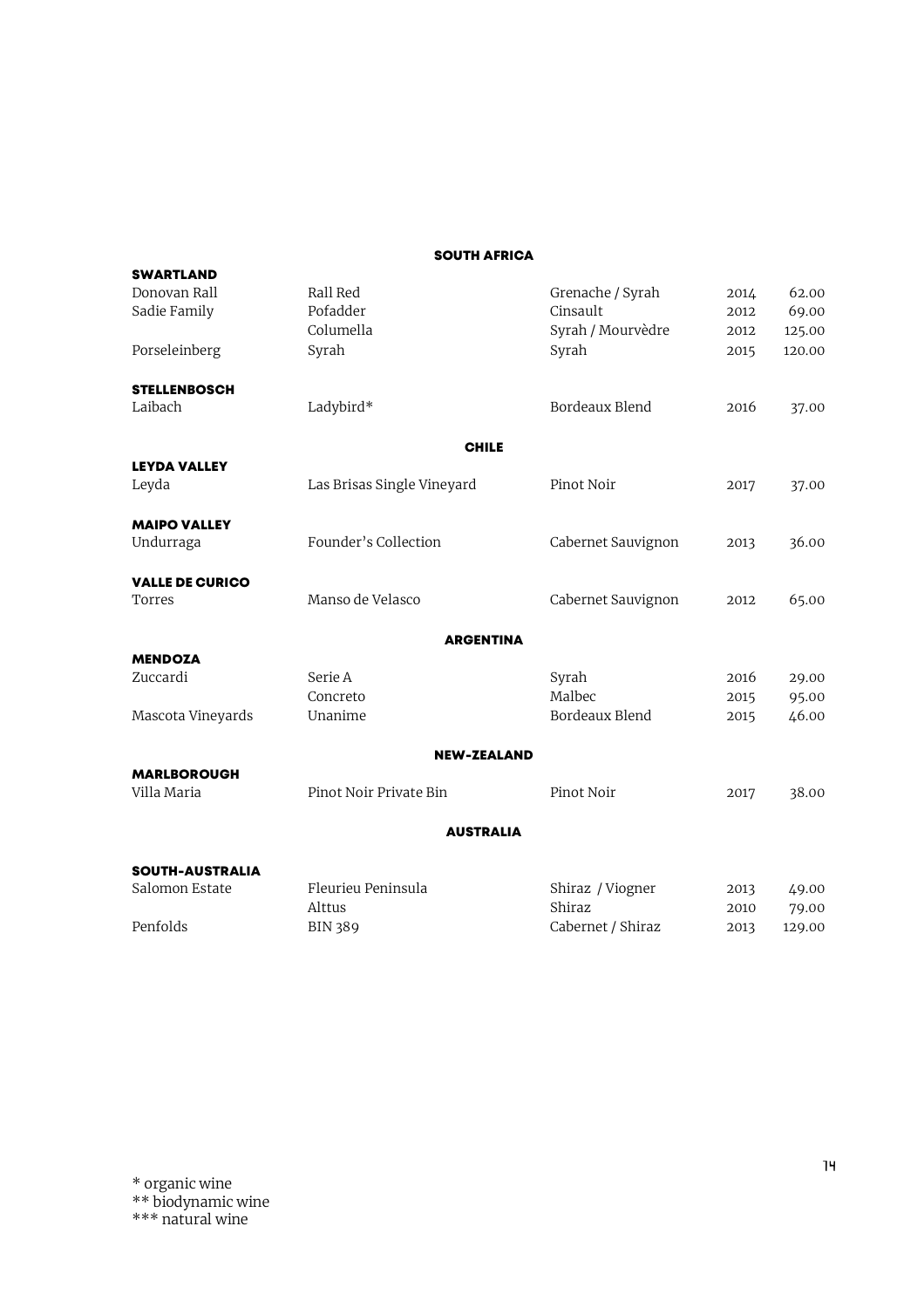#### SWEET

#### ESTONIA

| <b>PÄRNU</b><br>Jaanihanso                 | Ice Cider $(37.5 \text{ cl})^*$               | 2017 |                |
|--------------------------------------------|-----------------------------------------------|------|----------------|
| Tori Jõesuu Siidritalu Ice Cuvée (37.5 cl) |                                               | NV   | 35.00<br>39.00 |
| Tori Jõesuu                                | Sweet Blackcurrant wine                       | 2018 |                |
|                                            |                                               |      | 35.00          |
|                                            | <b>FRANCE</b>                                 |      |                |
| <b>LOIRE</b>                               |                                               |      |                |
| Domaine de Clayou                          | Coteaux du Layon-Saint-Lambert                | 1993 | 49.00          |
| <b>SAUTERNES</b>                           |                                               |      |                |
| Carmes de Rieussec                         | Sauternes                                     | 2016 | 65.00          |
| Château Les Justices                       | Sauternes                                     | 2010 | 69.00          |
| Château de Fargues                         | Sauternes                                     | 2002 | 145.00         |
| Château D'Yquem                            | Sauternes Premier Cru Supérieur (37.5 cl)     | 2011 | 275.00         |
|                                            | <b>AUSTRIA</b>                                |      |                |
| <b>KAMPTAL</b>                             |                                               |      |                |
| Weingut Höllerer                           | Eiswein (37.5 cl)                             | 2016 | 55.00          |
|                                            | <b>ITALY</b>                                  |      |                |
| <b>FRIULI</b>                              |                                               |      |                |
| Marco Sara                                 | Colli Orientali del Friuli Picolit* (50 cl)   | 2015 | 59.00          |
| Aquila del Torre                           | Colli Orientali del Friuli Picolit* (37.5 cl) | 2012 | 59.00          |
| <b>PANTELLERIA</b>                         |                                               |      |                |
| Donnafugata                                | Kabir Moscato di Pantelleria                  | 2015 | 59.00          |
|                                            | Ben Ryé Moscato di Pantelleria (37.5 cl)      | 2014 | 57.00          |
|                                            | <b>GERMANY</b>                                |      |                |
| <b>RHEINHESSEN</b>                         |                                               |      |                |
| Weingut Wittmann                           | Trockenbeerenauslese (37.5 cl)                | 2003 | 115.00         |
|                                            | <b>PORTUGAL</b>                               |      |                |
| <b>BAIRRADA</b>                            |                                               |      |                |
| Luis Pato                                  | Abafado Molecular Rosé                        | 2011 | 45.00          |
|                                            | <b>HUNGARY</b>                                |      |                |
| <b>TOKAJ</b>                               |                                               |      |                |
| Carpinus                                   | Late Harvest Tokaj Furmint (37,5 cl)*         | 2015 | 25.00          |
|                                            | Tokaj Asźu 5 Puttonyos (50 cl)*               | 2013 | 49.00          |
| Château Dereszla                           | Tokaj Aszú, 5 Puttonyos (50 cl)               | 2006 | 59.00          |
|                                            | <b>CANADA</b>                                 |      |                |
| <b>NIAGARA ON THE LAKE</b>                 |                                               |      |                |
| Peller Estate                              | Vidal Icewine (37.5 cl)                       | 2013 | 72.00          |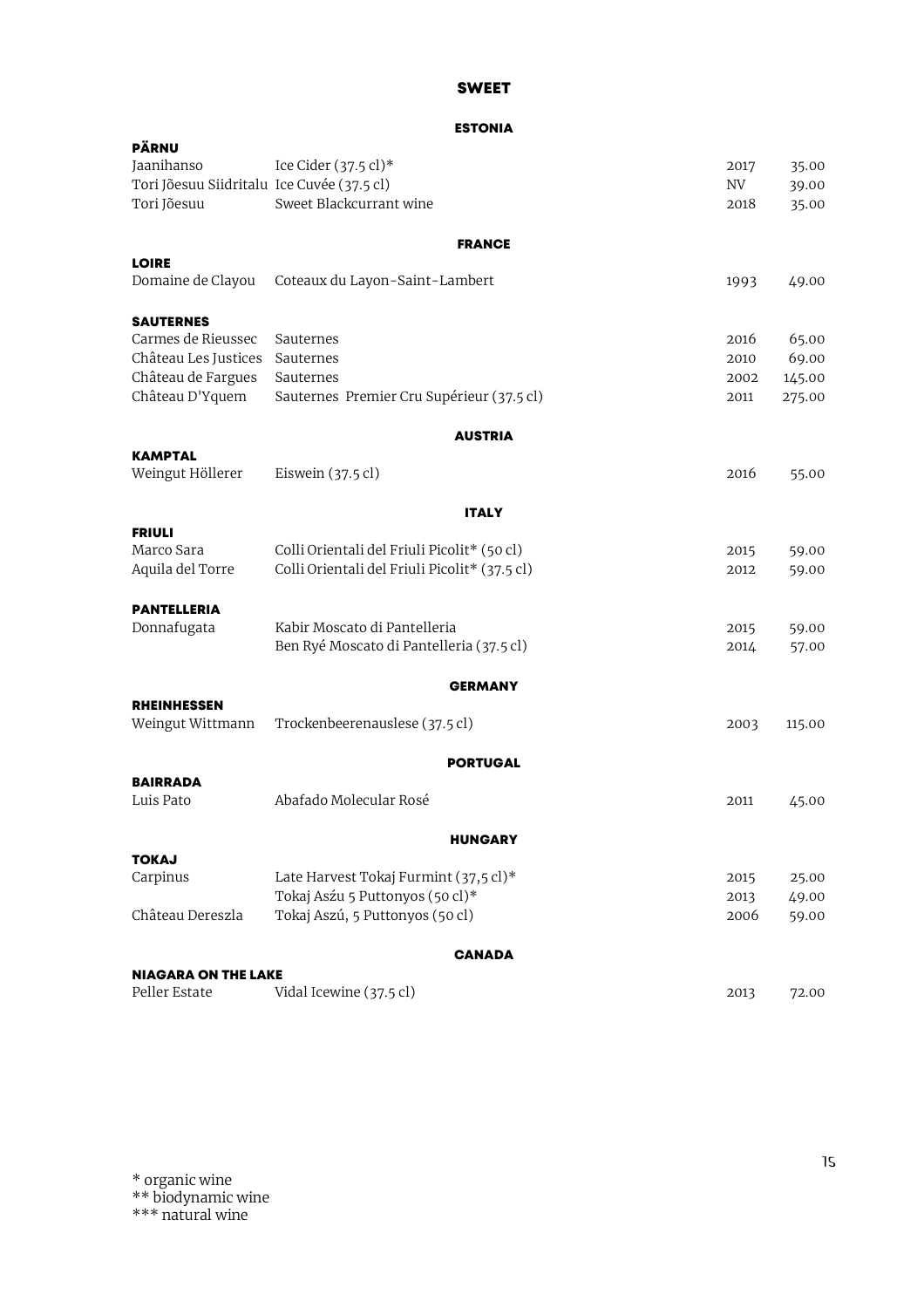# FORTIFIED WINE (6 cl)

| <b>MAURY</b>     |                                                                      |           |       |
|------------------|----------------------------------------------------------------------|-----------|-------|
| Mas Amiel        | Cuvée Speciale 10 Ans d'Age                                          |           | 5.50  |
| <b>SHERRY</b>    |                                                                      |           |       |
| Gonzales Byass   | Tio Pepe Fino                                                        |           | 4.00  |
|                  | Leonor Palo Cortado 12 YO                                            |           | 4.50  |
|                  | Del Duque Amontillado 30 YO                                          |           | 7.50  |
|                  | Apostoles 30 YO                                                      |           | 7.50  |
| Álvaro Domecq    | Alburejo Oloroso                                                     |           | 6.50  |
|                  | Palo Cortado 1730                                                    |           | 7.00  |
| Emilio Lustau    | Dry Amontillado "Los Arcos", Solera Reserva                          |           | 6.50  |
|                  | Dry Oloroso "Don Nuno", Solera Reserva                               |           | 6.50  |
| <b>PORT</b>      |                                                                      |           |       |
| Quinta do Noval  | Extra Dry White                                                      | NV        | 4.00  |
| Quinta do Crasto | LBV Port                                                             | 2013      | 6.00  |
| Calem            | Tawny Port 20 YO                                                     | <b>NV</b> | 7.00  |
| Quinta de Nova   | Vintage Port                                                         | 1997      | 8.50  |
| Kopke            | Vintage Port                                                         | 2003      | 8.00  |
|                  | Vintage Port                                                         | 2011      | 9.00  |
| <b>MADEIRA</b>   |                                                                      |           |       |
| H.M. Borges      | 10 YO Malmsey                                                        | <b>NV</b> | 6.00  |
|                  | <b>DISTILLED</b> (4 cl)                                              |           |       |
| <b>BRANDY</b>    | Italiano di Poli, Jacopo Poli                                        |           | 6.50  |
|                  | Brandy de Jerez, Fernando de Castilla                                |           | 4.50  |
|                  | Torres 20YO                                                          |           | 5.50  |
| <b>COGNAC</b>    | Maxime Trijol Flore VSOP                                             |           | 6.00  |
|                  | Ragnaud-Sabourin VSOP Nr 10, Grande Champagne 1er Cru classé         |           | 9.00  |
|                  | Delamain XO, Pale & Dry, Grande Champagne                            |           | 9.50  |
|                  | Château Fontpinot XO, Grande Champagne                               |           | 13.00 |
|                  | Martell Gordon Bleu                                                  |           | 15.00 |
|                  | Frapin Vintage 1991, Grande Champagne                                |           | 16.00 |
|                  | Maxime Trijol, Raoul XO, Grande Champagne                            |           | 17.00 |
|                  | Delamain, Très Vénérable, Grande Champagne                           |           | 29.00 |
| <b>ARMAGNAC</b>  | La Maison Sempé XO                                                   |           | 8.50  |
|                  | Maison Delord Bas Armagnac 25 Ans D'Age                              |           | 11.50 |
| <b>CALVADOS</b>  | 8 Ans D'Age, Roger Groult                                            |           | 8.50  |
|                  | Pomme d'Eve, Coquerel                                                |           | 12.50 |
|                  | Doyen d'Age, Roger Groult (exceptional blend from the oldest cellar) |           | 17.50 |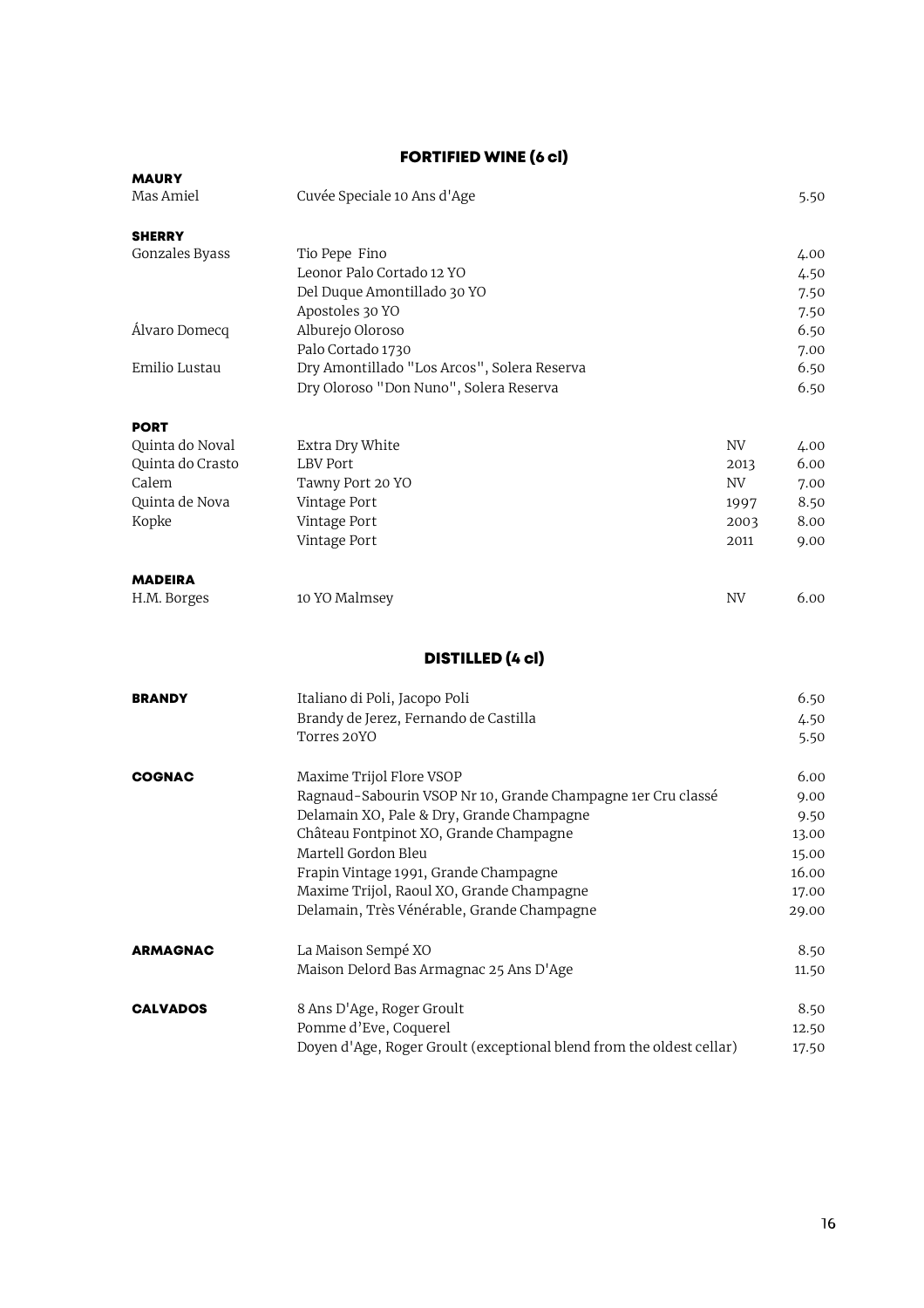## DISTILLED (4 cl)

| <b>GRAPPA</b>     | Valgejõe Haljas Grappa, Veinivilla, Estonia                  | 6.00  |
|-------------------|--------------------------------------------------------------|-------|
|                   | Maria di Poli, Grappa Biologica, Jacopo Poli                 | 6.50  |
|                   | 2012 Grappa Elevata in Barili di Sassicaia, Jacopo Poli      | 16.00 |
| <b>EAU DE VIE</b> | Handsa, Distillers Strength, Moe, Estonia                    | 5.50  |
|                   | Eau de Vie, Jaanihanso, Estonia                              | 5.50  |
|                   | Rowanberry, Põhjaka, Estonia                                 | 5.50  |
|                   | Plum, Põhjaka, Estonia                                       | 5.50  |
|                   | Nähvakas apple eau de vie, Peninuki, Estonia                 | 5.50  |
|                   | Apple, Põhjaka, Estonia                                      | 6.50  |
|                   | Mõisahärra õunanaps, Atla Mõis, Estonia                      | 6.50  |
|                   | Muistne õunanaps, Atla Mõis, Estonia                         | 7.00  |
| <b>RUM</b>        | Bacardi Carta Blanca Superior, Puerto Rico                   | 3.50  |
|                   | Bacardi Carta Negra Superior, Puerto Rico                    | 3.50  |
|                   | The Real McCoy Silver Rum 3YO, Barbados                      | 5.00  |
|                   | Diplomatico Reserva Exclusiva 12YO Rum, Venezuela            | 7.50  |
|                   | J. Bally Rhum Vieux Agricole 2002, Martinique                | 8.50  |
|                   | Zacapa XO, Guatemala                                         | 10.50 |
| GIN               | Crafter's London Dry Gin, Estonia                            | 5.00  |
|                   | Crafter's Aromatic Flower Gin, Estonia                       | 5.00  |
|                   | Tohi Nordic Dry Gin, Estonia                                 | 5.50  |
|                   | Põhjaka Gin no 57, Estonia                                   | 5.50  |
|                   | Mohn Poppy Gin, Estonia                                      | 5.50  |
|                   | Peninuki Apple & Cornflower Gin, Estonia                     | 5.50  |
|                   | Lahhentagge, Estonia                                         | 6.50  |
|                   | Distillirium Metsis, Estonia                                 | 5.50  |
|                   | Distillirium Barrel Aged, Estonia                            | 7.00  |
|                   | Distillirium Attitude, Estonia                               | 7.00  |
|                   | Distillirium Latitude 59, Estonia                            | 7.50  |
|                   | Junimperium Blended Dry Gin, Estonia                         | 7.00  |
| <b>TEQUILA</b>    | Sauza Tequila Hornitos Reposado, Jalisco                     | 5.00  |
|                   | Don Julio Tequila Añejo, Jalisco                             | 5.50  |
|                   | Ocho Tequila Anejo, Jalisco                                  | 8.00  |
| <b>MEZCAL</b>     | Derrumbes Mezcal Joven, Oaxaca                               | 7.00  |
|                   | Ilegal Mezcal Reposado, Oaxaca                               | 8.00  |
| <b>VODKA</b>      | Leib Horseradish vodka, Estonia                              | 5.00  |
|                   | Moe Mahe 1886, Estonia                                       | 3.50  |
|                   | Pipar & Viin, Tiina Tauraite, Estonia                        | 4.00  |
|                   | Hõbeviin, Estonia                                            | 4.00  |
|                   | Moe J.J. Kurberg kings crown vodka / Kuldjuure viin, Estonia | 4.50  |
|                   | Moe rye vodka / Rukkiviin, Estonia                           | 4.50  |
|                   | Beluga, Russia                                               | 7.00  |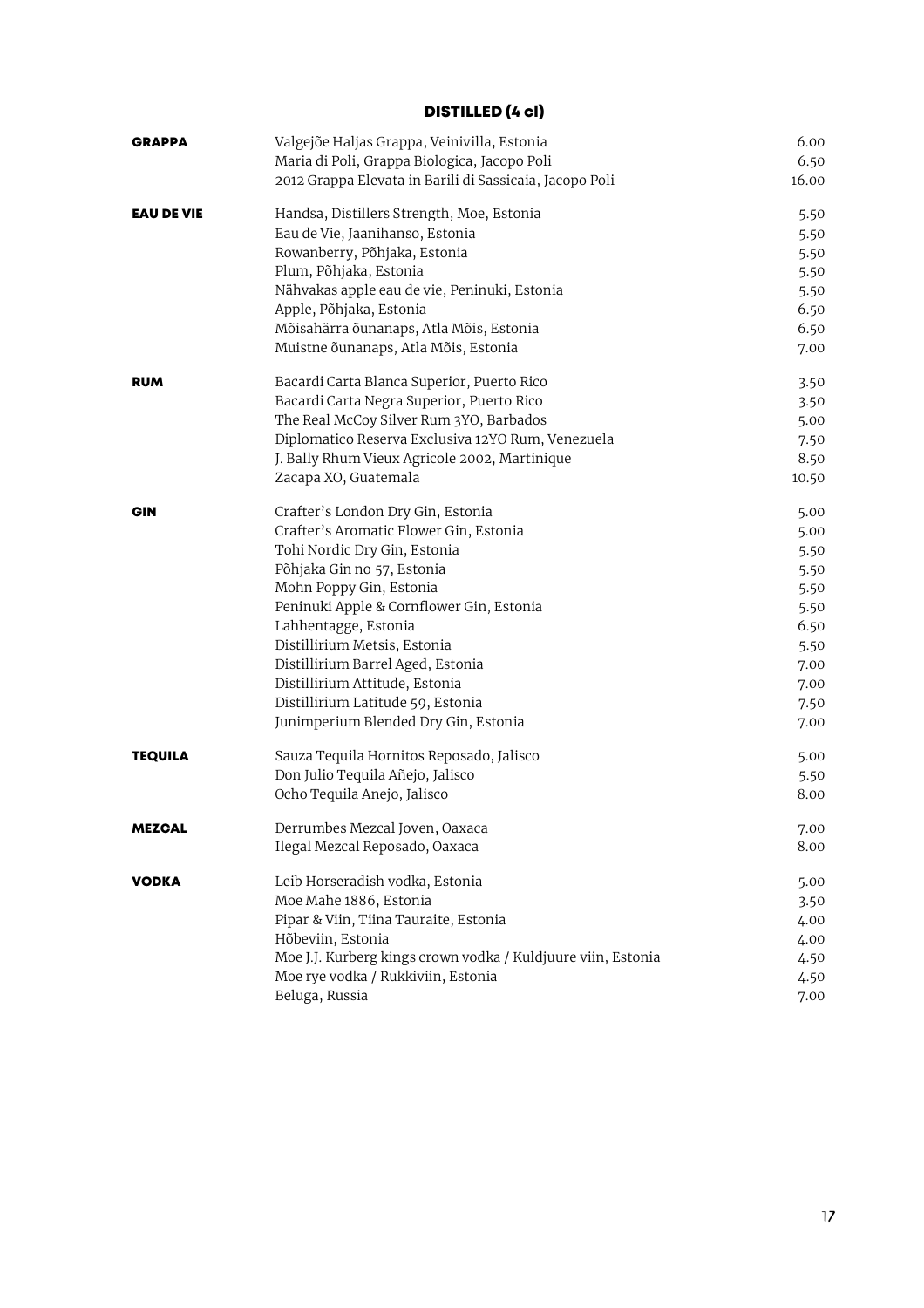# WHISK(E)Y (4 cl)

| <b>INTERNATIONAL</b>  | Nikka Days, Japan                                             | 7.00  |
|-----------------------|---------------------------------------------------------------|-------|
|                       | Buffalo Trace Bourbon, USA                                    | 6.00  |
|                       | Bulleit Rye, USA                                              | 7.50  |
|                       | Dunedin Double Wood 16YO, New-Zealand                         | 9.50  |
| <b>IRISH</b>          | Bushmills Black Bush                                          | 4.00  |
|                       | Connemara 12 YO Peated Single Malt                            | 9.50  |
| <b>BLENDED SCOTCH</b> | Johnnie Walker Black Label                                    | 5.50  |
|                       | Johnnie Walker Blue Label                                     | 19.00 |
| <b>HIGHLAND</b>       | Glenmorangie Original 10 YO                                   | 7.00  |
|                       | Glenmorangie Quinta Ruban                                     | 7.00  |
|                       | Glendronach 12YO Speyside                                     | 7.00  |
|                       | Glenmorangie Lasanta 12 YO                                    | 8.00  |
|                       | Balvenie 12 YO Speyside                                       | 8.00  |
|                       | Glenmorangie Nectar D'Or 12 YO                                | 8.50  |
|                       | Glenfiddich 15 YO Solera, Speyside                            | 8.50  |
|                       | Benriach Single Cask 2005, Peated, Virgin American Oak Finish | 10.00 |
|                       | Macallan 12 YO Speyside                                       | 12.50 |
|                       | Glenfiddich 18 YO                                             | 13.50 |
|                       | Glenmorangie Signet (Whisky of the year 2016)                 | 22.00 |
|                       | Benriach 25 YO Authenticus                                    | 23.00 |
|                       | Benriach Single Cask 1977, Moscatel Finish                    | 28.00 |
| <b>ISLAY</b>          | Bunnahabhain 12 YO                                            | 8.50  |
|                       | Ardbeg 10 YO                                                  | 8.50  |
|                       | Laphroaig 10 YO                                               | 8.50  |
|                       | Laphroaig Quarter Cask                                        | 8.50  |
|                       | Lagavulin 16 YO                                               | 9.50  |
|                       | Ardbeg Uigeadail                                              | 9.50  |
|                       | Bruichladdich Octomore                                        | 15.50 |
|                       | Laphroaig 25 YO                                               | 39.00 |
| <b>ISLANDS</b>        | Talisker 10 YO Skye                                           | 7.50  |
|                       | Isle of Jura 16 YO Jura                                       | 8.50  |
|                       | Highland Park 18 YO Orkney                                    | 15.50 |
| <b>LOWLAND</b>        | Glenkinchie 12 YO                                             | 8.00  |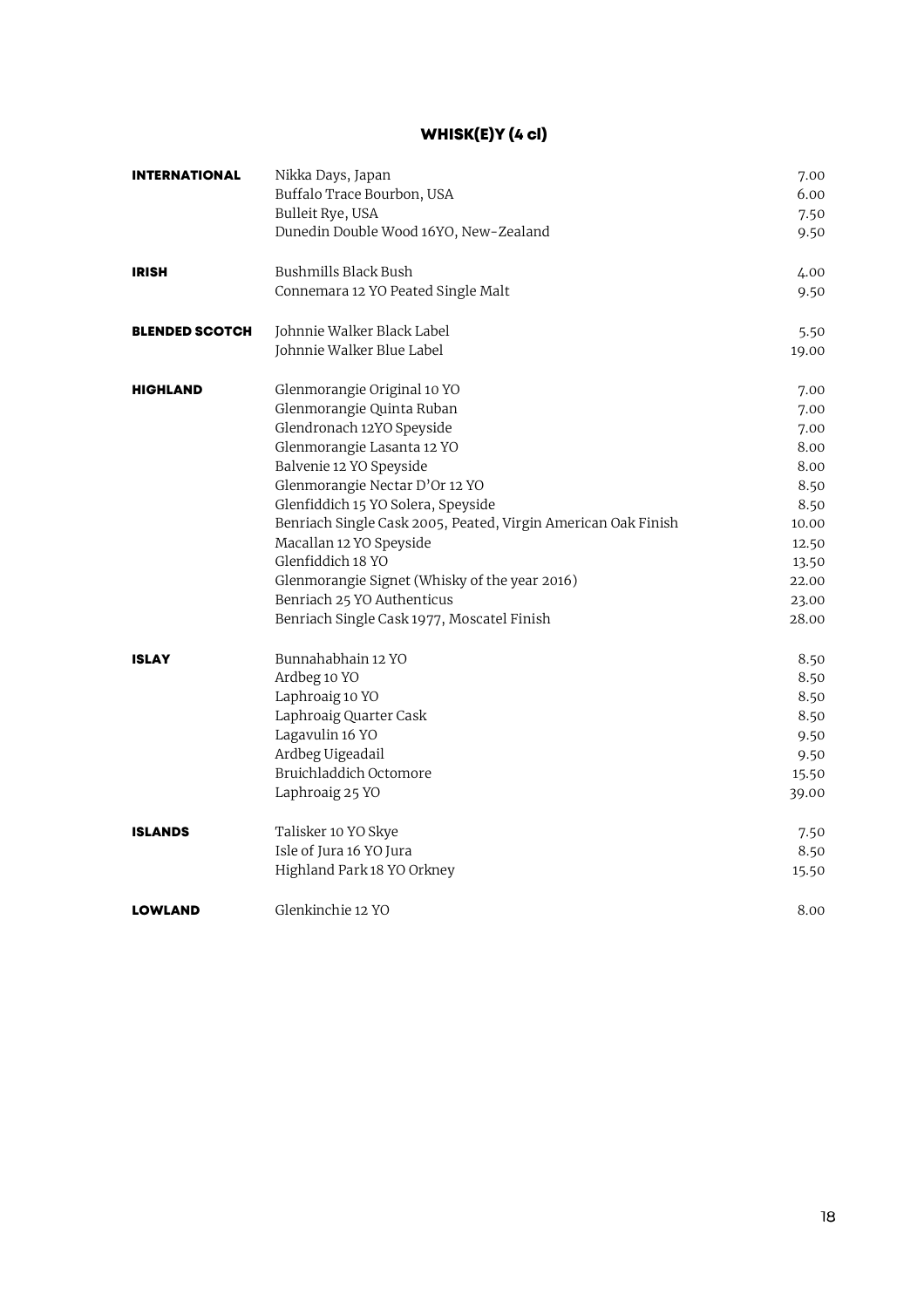# LIQUEURS & BITTERS (4 cl)

| <b>HOME MADE</b> | Rowanberry schnapps / pihlakanaps                         | 5.00 |
|------------------|-----------------------------------------------------------|------|
|                  | Blackcurrant schnapps / mustsõstranaps                    | 5.00 |
|                  | Rhubarb schnapps / rabarberinaps                          | 5.00 |
| <b>ESTONIA</b>   | Vana Tallinn                                              | 3.50 |
|                  | Vana Tallinn Heritage                                     | 3.50 |
|                  | Vana Tallinn Signature                                    | 4.50 |
|                  | Vana Tallinn Elégance                                     | 5.00 |
|                  | Kännu Kukk                                                | 3.50 |
|                  | Kristallkümmel                                            | 3.50 |
|                  | Egg Liqueur, Kiiu Torn                                    | 4.00 |
|                  | Tiina Tauraite Sõstar ja Pipar                            | 5.50 |
|                  | Tiina Tauraite Sõstar ja Suits                            | 7.00 |
| <b>FRANCE</b>    | Crème de Cassis                                           | 4.00 |
|                  | Grand Marnier Cordon Rouge                                | 4.00 |
|                  | DOM Benedictine                                           | 5.00 |
|                  | Chartreuse                                                | 6.50 |
|                  | Grande Chartreuse 9th Centenary Liquer                    | 8.00 |
| <b>ITALY</b>     | Amaretto Di Saronno                                       | 4.00 |
|                  | Averna, Amaro Siciliano                                   | 4.00 |
|                  | Fernet Branca                                             | 4.00 |
|                  | Limoncello, Limonio Liquore di Limoni di Sicilia, Limonio | 4.00 |
|                  | China Antico Elixir                                       | 5.00 |
|                  | Ratafia di Nonna Erminia, Di Meo                          | 7.00 |
|                  | Barolo Chinato, Giulio Gocchi                             | 7.00 |
| <b>GERMANY</b>   | Jägermeister                                              | 4.00 |
| <b>ENGLAND</b>   | Sloe Gin, Plymouth                                        | 5.00 |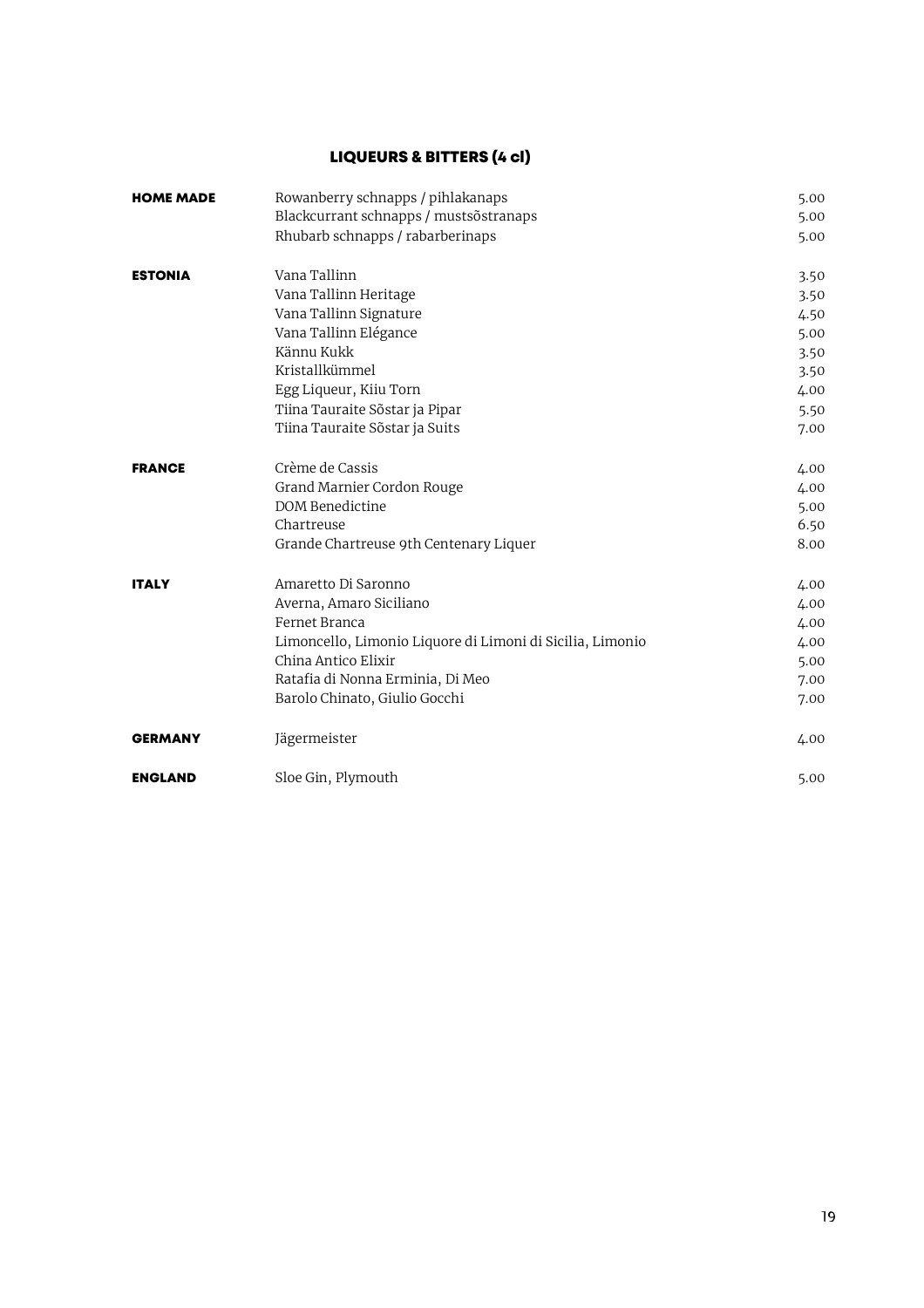# LOCAL BEER / KOHALIK ÕLU

|                                        |                                                                 | LOGAL BEER / KOHALIK OLU |       |       |       |
|----------------------------------------|-----------------------------------------------------------------|--------------------------|-------|-------|-------|
| <b>DRAFT / VAADIÕLU</b>                |                                                                 |                          |       |       |       |
| A. Le Coq                              | Alexander                                                       | Lager                    | 5.2%  | 33 cl | 4.00  |
|                                        |                                                                 |                          |       | 50 cl | 5.00  |
| <b>WHEAT / NISU</b>                    |                                                                 |                          |       |       |       |
| Hopster                                | Frida (brewed by Leib)                                          | Tropical Witbier         | 5.2%  | 33 cl | 6.50  |
| Vaat                                   | Witty Nelson                                                    | Witbier                  | 5.5%  | 33 cl | 6.50  |
| Lehe                                   | Moodne Klassika Nisuõlu                                         | Hefeweizen               | 5.0%  | 33 cl | 6.50  |
| <b>SESSION / LIBISEB KERGELT</b>       |                                                                 |                          |       |       |       |
| Hopster                                | Vidrik (brewed by Leib)                                         | Saison                   | 5.5%  | 33 cl | 6.50  |
| Pühaste                                | Vulin                                                           | Session IPA              | 4.6%  | 33 cl | 6.50  |
| Tanker                                 | Sauna Session                                                   | Herb Ale                 | 4.7%  | 33 cl | 6.50  |
| Põhjala                                | Pilky                                                           | Pilsener                 | 5.5%  | 33 cl | 6.50  |
|                                        |                                                                 |                          |       |       |       |
| <b>SOUR / HAPUKAS</b>                  |                                                                 |                          |       |       |       |
| Purtse                                 | Plaadimeri                                                      | Flavored Gose            | 4.7%  | 33 cl | 6.50  |
| Pühaste                                | Beetbox                                                         | Flavored Gose            | 5.2%  | 33 cl | 7.00  |
| <b>HOPS ARE GREAT / HUMAL ON HÄÄ</b>   |                                                                 |                          |       |       |       |
| Hopster                                | Pearu (brewed by Leib)                                          | <b>IPA</b>               | 6.5%  | 33 cl | 6.50  |
| UJH Man's Brewery                      | Õhus on Hägu                                                    | New Ingland IPA          | 5.5%  | 33 cl | 6.50  |
| UJH Man's Brewery                      | Royal Mehu Kati                                                 | Imperial IPA             | 7.5%  | 33 cl | 7.50  |
| <b>SAVORY / MAITSERIKAS</b>            |                                                                 |                          |       |       |       |
| Põhjala                                | Rye River                                                       | Rye Ale                  | 4.5%  | 33 cl | 6.50  |
| Pihtla                                 | Viljapuna                                                       | Irish Red Ale            | 5.8%  | 33 cl | 6.50  |
| Muddis                                 | Saison                                                          | Saison                   | 5.9%  | 75 cl | 9.50  |
| Õllenaut                               | Bière Brut 2016                                                 | Bière de Champagne       | 11.8% | 75 cl | 19.00 |
|                                        |                                                                 |                          |       |       |       |
| <b>DARKER IT GOES / LÄHEB TUMEDAKS</b> |                                                                 |                          |       |       |       |
| A. Le Coq                              | Tõmmu Hiid                                                      | Amber Lager              | 4.7%  | 50 cl | 5.00  |
|                                        | Porter                                                          | <b>Baltic Porter</b>     | 6.5%  | 50 cl | 5.00  |
| Vormsi                                 | Tume Eripruul                                                   | Dark Lager               | 6.3%  | 33 cl | 6.50  |
| Põhjala                                | Must Kuld                                                       | Porter                   | 7.8%  | 33 cl | 6.50  |
|                                        | Jõuluöö                                                         | <b>Imperial Porter</b>   | 8.0%  | 33 cl | 8.00  |
| Pühaste                                | Põhjanael                                                       | <b>Baltic Porter</b>     | 9.3%  | 33 cl | 9.00  |
|                                        |                                                                 | ŠOTI ÕLU / SCOTTISH BEER |       |       |       |
|                                        | St. Andrews Ale, Amber Ale, Belhaven, Scotland, 4.6%            |                          |       | 50 cl | 6.00  |
|                                        | Honey Dew, Organic Golden Ale, Fuller's Brewery, Scotland, 5.0% |                          |       | 50 cl | 6.00  |
|                                        |                                                                 |                          |       |       |       |
|                                        | NON ALCOHOLIC BEER & CIDER / ALKOHOLIVABA ÖLU JA SIIDER         |                          |       |       |       |
|                                        |                                                                 |                          |       |       |       |

| Sauna Session Zero Alcohol, Tanker, Estonia, 0.0% | - 33 CL | 6.50        |
|---------------------------------------------------|---------|-------------|
| Warsteiner Fresh, Germany, 0.0%                   | - 33 CL | $\Delta 00$ |
| Õunasiider alkoholivaba, Mull, Estonia, 0.0%      | - 33 CL | 5.50        |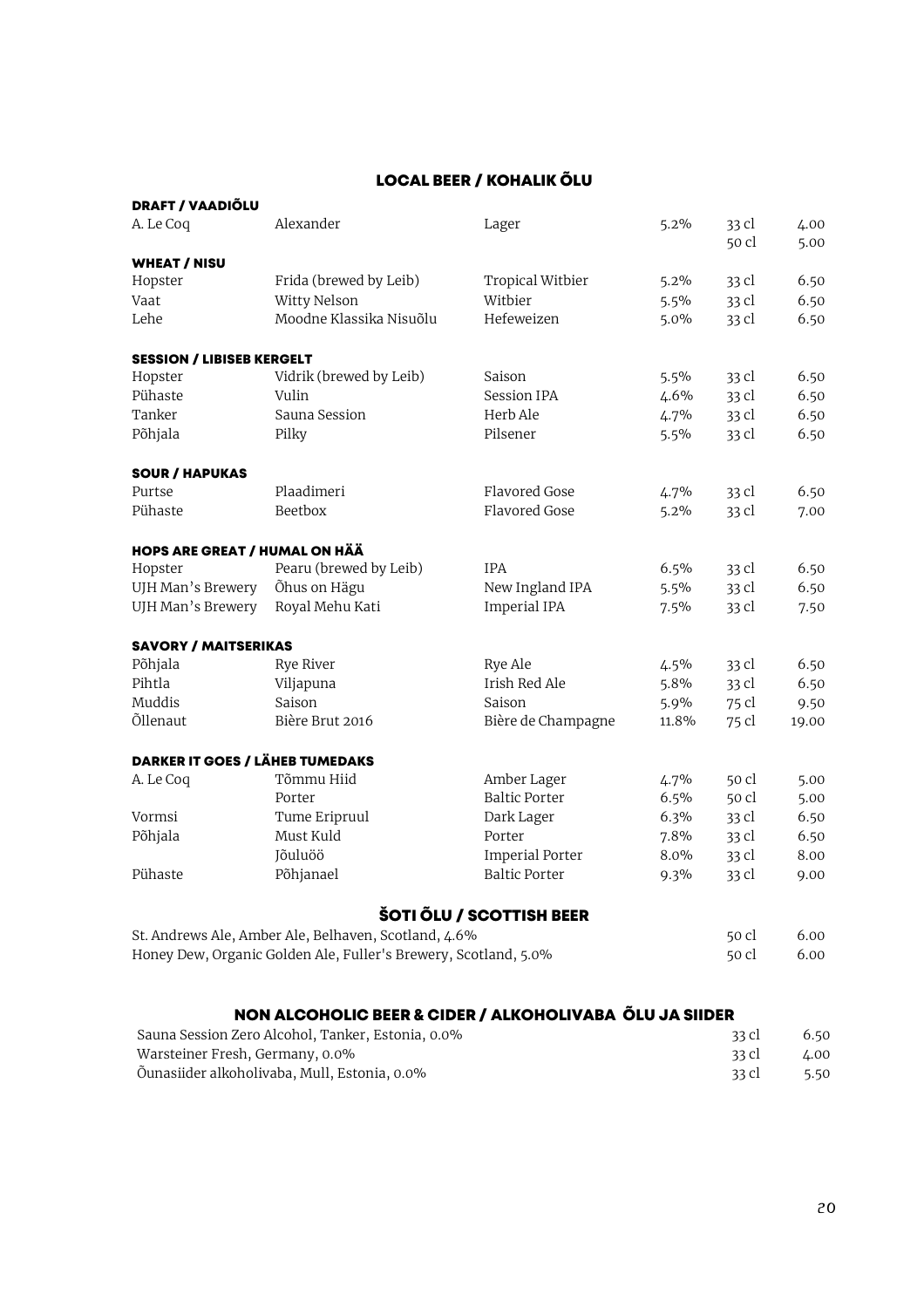## CIDER / SIIDER

| 2018 Nuki Brut Nature Craft Cider, Hopster, Estonia, 5.9%         | 75 cl   | 25.00 |
|-------------------------------------------------------------------|---------|-------|
| Poolkuiv õunasiider, Mull, Estonia, 5.5%                          | 33 cl   | 6.50  |
| 2017 Dry Cider, Peter Soom Works, Estonia, 6.0%                   | 33 cl   | 6.50  |
| 2017 Poolkuiv õunasiider Demi Sec, Tori Siidritalu, Estonia, 5.9% | 37.5 Cl | 9.50  |
| 2017 Perry Brut Nature, Jaanihanso, 9.0%                          | 75 cl   | 27.00 |
| 2017 Brut Organic Õunasiider, Tori Siidritalu, Estonia, 5.9%      | 75 cl   | 19.00 |
| 2016 Jaanihanso Doux, Estonia, 5.8%                               | 75 cl   | 19.00 |
| Hõõguv Õun, Tori Siidritalu, Estonia, 5.9%                        | 75 cl   | 25.00 |
| 2017 Ice Cider, Jaanihanso, Estonia, 12.0%                        | 37.5 cl | 35.00 |
| Ice Cuvée, Tori Jõesuu Siidritalu, 9.0%                           | 37,5cl  | 39.00 |
|                                                                   |         |       |

## SOFT DRINKS / KARASTUSJOOGID

| Haage water / Haage vesi                             | 33 cl   | 1.90 |
|------------------------------------------------------|---------|------|
| Haage water / Haage vesi                             | 70 cl   | 3.90 |
| Home made lemonade / käsitöölimonaad                 | 33 cl   | 4.00 |
| Park Tonic                                           | 20 cl   | 2.50 |
| Fentimans Botanical Tonic                            | 20 cl   | 2.50 |
| Fentimans Curiosity Cola                             | 27.5 cl | 3.50 |
| Organic apple juice / mahe õunamahl, Kaasiku Farm    | $25$ cl | 3.50 |
| Organic tomato juice / mahe tomatimahl, Kaasiku Farm | $25$ cl | 3.50 |
| Strawberry-hibiscus lemonade, Tori Siidritalu        | 33 cl   | 5.50 |
| Freshly squeezed juice / Värskelt pressitud mahl     | 30 cl   | 5.50 |
| Mjuk Kombucha                                        | 33 cl   | 5.50 |
| Jõhvikalimps, Ingel                                  | 33 cl   | 5.00 |
| Birch Sap, ÖselBirch                                 | 33 cl   | 5.50 |
| Flavoured Birch Sap, ÖselBirch                       | 33 cl   | 5.50 |
|                                                      |         |      |

## HOT BEVERAGES / KUUMAD JOOGID

| <b>COFFEE AND COCOA / KOHV JA KAKAO</b>            |      |
|----------------------------------------------------|------|
| Coffee, Guatemala Fedecocagua, Fair Trade          | 2.50 |
| Espresso, Guatemala Fedecocagua, Fair Trade        | 2.50 |
| Double Espresso, Guatemala Fedecocagua, Fair Trade | 3.50 |
| Cappuccino                                         | 3.50 |
| Caffe Latte                                        | 3.50 |
| Cocoa / Kakao                                      | 3.00 |
|                                                    |      |